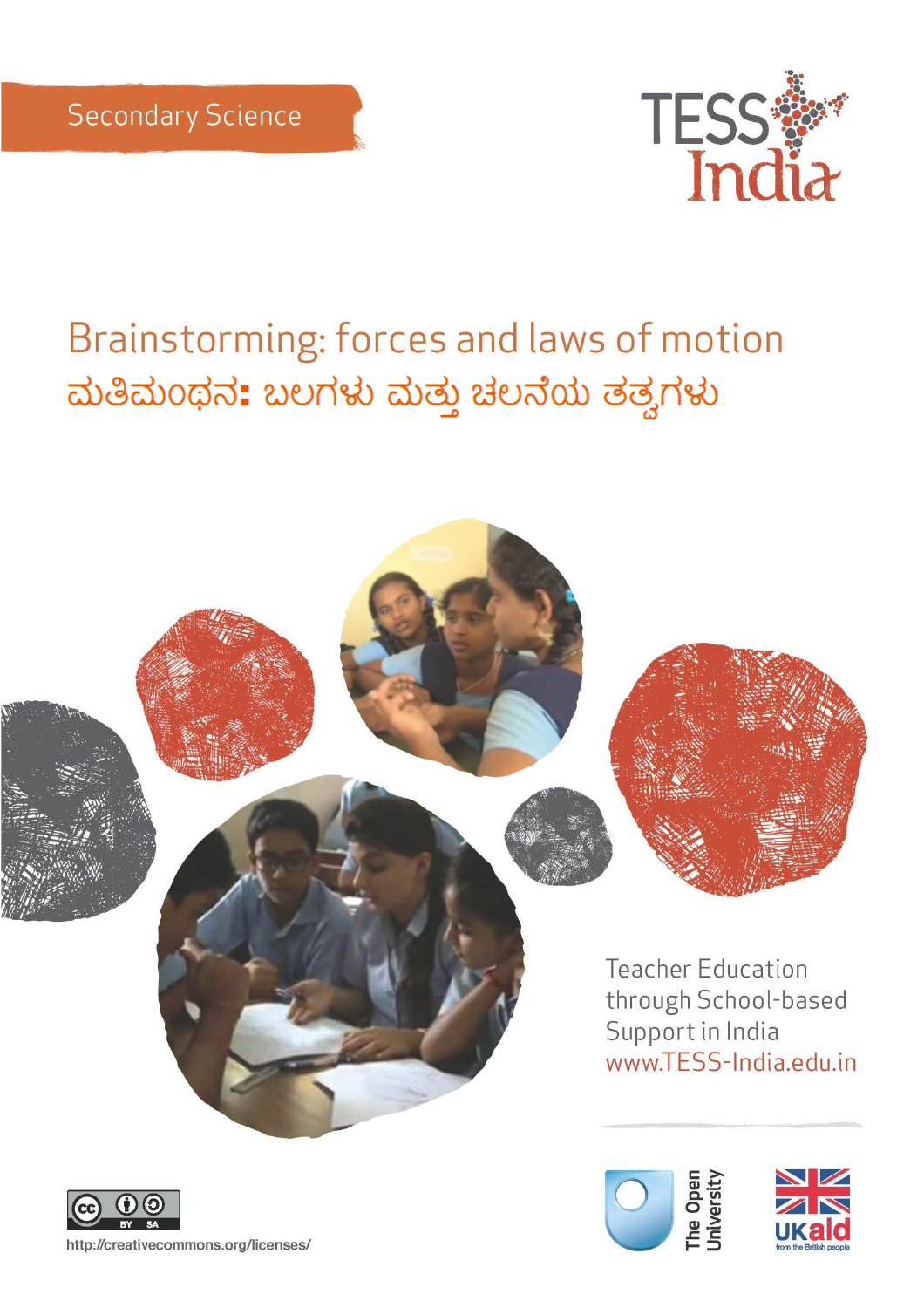#### ಭಾರತದಲ್ಲಿನಪ್ರಾಥಮಿಕಮತ್ತುಪ್ರೌಢಶಾಲಾಶಿಕ್ಷಕರತರಗತಿಯಪದ್ಧತಿಗಳನ್ನು ಉತ್ತಮಪಡಿಸಲು TESS-ಭಾರತ

(ಶಾಲಾಆಧಾರಿತಬೆಂಬಲದೊಂದಿಗೆ ಶಿಕ್ಷಕರ ಶಿಕ್ಷಣ)ವು ಗುರಿಯನ್ನು ಹೊಂದಿದೆ. ಇದು ಮುಕ್ತ ಶೈಕ್ಷಣಿಕ ಸಂಪನ್ಮೂಲಗಳ (OER) ಮೂಲಕ ವಿದ್ಯಾರ್ಥಿ ಕೇಂದ್ರಿತ ಮತ್ತು ವಿದ್ಯಾರ್ಥಿಗಳ ಪಾಲ್ಗೊಳ್ಳುವಿಕೆಯ ವಿಧಾನಗಳನ್ನು ಬೆಳೆಸಿಕೊಳ್ಳಲು ಶಿಕ್ಷಕರಿಗೆ ಬೆಂಬಲ ನೀಡುವ ಉದ್ದೇಶವನ್ನು ಹೊಂದಿದೆ. ಶ್ರಿಕ್ಷಕರಿಗೆ ಶಾಲಾ ಪಠ್ಯಪುಸ್ತಕದ ಜೊತೆಗೆ TESS-ಭಾರತ OERಗಳು ಒಂದು ಒಡನಾಡಿಯನ್ನು ಒದಗಿಸುತ್ತವೆ. ಶ್ರಿಕ್ಷಕರು ಅವರ ವಿದ್ಯಾರ್ಥಿಗಳೊಂದಿಗೆ ತರಗತಿಯಲ್ಲಿ ಪ್ರಯತ್ನಿಸಲು ಚಟುವಟಿಕೆಗಳನ್ನು ಒದಗಿಸುತ್ತವೆ, ಇದರ ಜೊತೆಗೆ ಬೇರೆ ಶಿಕ್ಷಕರು ಅವರ ವಿದ್ಯಾರ್ಥಿಗಳೊಂದಿಗೆ ತರಗತಿಯಲ್ಲಿ ಪ್ರಯತ್ನಿಸಲು ಚಟುವಟಿಕೆಗಳನ್ನು ಒದಗಿಸುತ್ತವೆ, ಇದರ ಜೊತೆಗೆ ಬೇರೆ ಶಿಕ್ಷಕರು ಒಂದು ವಿಷಯವನ್ನು ಹೇಗೆ ಬೋಧಿಸಿದರು ಎಂಬುದನ್ನು ಪ್ರಕರಣ ಅಧ್ಯಯನಗಳ ಮೂಲಕ ಮತ್ತು ಅವರು ತಮ್ಮ ಪಾಠಯೋಜನೆಗಳು ತಯಾರಿಸಲು ಹಾಗೂ ವಿಷಯ ಜ್ಞಾನವನ್ನು ಬೆಳೆಸಿಕೊಳ್ಳಲು ಸಂಪನ್ಮೂಲಗಳ ಸಂಪರ್ಕದೊಂದಿಗೆ ಹೇಗೆ ಬೆಂಬಲ ಪಡೆದರು ಎಂಬುದನ್ನು ತೋರಿಸುತ್ತದೆ.

ಭಾರತದ ಪಠ್ಯಕ್ರಮ ಮತ್ತು ಸಂದರ್ಭಗಳನ್ನು ಸಂಭೋದಿಸಲು ಭಾರತೀಯ ಮತ್ತು ಅಂತರರಾಷ್ಟ್ರೀಯ ಲೇಖಕರ ಸಹಯೋಗದೊಂದಿಗೆ TESS-*ಭಾರತ*ಂERಗಳನ್ನು ರಚಿಸಲಾಗಿದೆ. ಅವುಗಳು ಅಂತರ್ ಜಾಲ ಮತ್ತು ಮುದ್ರಣದ ಮೂಲಕವೂ ಲಭ್ಯವಿದೆ (http://www.tessindia.edu.in/).TESS-*ಭಾರತ* ಯೋಜಿತ ಕಾರ್ಯದಲ್ಲಿ ಪಾಲ್ಗೊಳ್ಳುತ್ತಿರುವ ಪ್ರತಿಯೊಂದು ಭಾರತದ ರಾಜ್ಯಕ್ಕೆ ಸೂಕ್ತವಾಗುವಂತೆ OERಗಳು ಅನೇಕ ಭಾಷಾಂತರಗಳಲ್ಲಿ ಲಭ್ಯವಿದೆ. ಸ್ಥಳೀಯ ಅಗತ್ಯತೆಗಳು ಮತ್ತು ಸಂದರ್ಭಗಳನ್ನು ಪೂರ್ರೈಸಲು ಬಳಕೆದಾರರನ್ನು OERಗಳನ್ನು ಹೊಂದಿಸಿಕೊಳ್ಳಲು (adapt) ಮತ್ತು ಸ್ಥಳೀಕರಿಸಲು (local i ze) ಆಹ್ವಾನಿಸಲಾಗಿದೆ.

TESS-ಭಾರತವು United Kingdom (UK) ಯ ಮುಕ್ತ ವಿಶ್ವವಿದ್ಯಾಲಯದಿಂದ ಹಣಕಾಸು ನೆರವನ್ನು ಪಡೆದಿದೆ.

#### ವಿಡಿಯೋ ಸಂಪನ್ಮೂಲಗಳು

ಪ್ರಸ್ತಾಪಗಳಿಗಾಗಿ *TESS-ಭಾರತ* ವಿಡಿಯೋ ಸಂಪನ್ಮೂಲಗಳನ್ನು ನೀವು ವೀಕ್ಷಿಸುವುದರಿಂದ ನಿಮಗೆ ಉಪಯುಕ್ತವೆಂದು ಕಂಡುಕೊಳ್ಳಲು ಅದು ಸೂಚಿಸುತದೆ.

ಭಾರತದಲ್ಲಿನ ತರಗತಿಗಳ ವಿವಿಧ ಸಂದರ್ಭಗಳ ವ್ಯಾಪ್ತಿಯನ್ನು ಒಳಗೊಂಡ ಪ್ರಮುಖ ಬೋಧನಾಶಾಸ್ತ್ರದ ತಂತ್ರಗಳನ್ನು TESS-*ಭಾರತ* ವಿಡಿಯೋ ಸಂಪನ್ಮೂಲಗಳು ದೃಷ್ಟಾಂತಗಳ ಮೂಲಕ ಸೃಷ್ಟೀಕರಿಸುತ್ತವೆ. ನಿಮ್ಮನ್ನು ಅಂತಹ ಸಮರೂಪದ ಅಭ್ಯಾಸಗಳೊಂದಿಗೆ ಪ್ರಯೋಗ ಮಾಡಲು ಅವುಗಳು ಸ್ಪೂರ್ತಿದಾಯಕವಾಗುತ್ತವೆಂದು ಆಶಿಸುತ್ತೇವೆ.ಪಠ್ಯಪುಸ್ತಕ ಆಧಾರಿತ ಘಟಕಗಳ ಮೇಲೆ ಕೆಲಸ ಮಾಡುವಾಗ ನಿಮ್ಮ ಅನುಭವಗಳನ್ನು ಅವುಗಳು ವೃದ್ಧಿಸುತ್ತವೆ ಮತ್ತು ಪೂರಕವಾಗಿ ಬೆಂಬಲ ನೀಡಲು ನಿರ್ಧರಿಸಲ್ಪಟ್ಟಿವೆ.ಆದರೆ, ಅವನ್ನು ಪಡೆಯಲು ನೀವು ಅಸಮರ್ಥರಾದರೆ ನಿಮ್ಮ ಅನುಭವಗಳು ಸಂಪೂರ್ಣವಾಗುವುದಿಲ್ಲ.

TESS-*ಭಾರತ*ವಿಡಿಯೋ ಸಂಪನ್ಮೂಲಗಳನ್ನು ನೀವು ಅಂತರ್ ಜಾಲದ (onl i ne) ಮೂಲಕ ನೋಡಬಹುದು ಅಥವಾ TESS-*ಭಾರತ*ವೆಬ್ ಸ್ಮೆಟ್(**vebsi t e**) ನಿಂದ ಪಡೆಯಬಹುದು (**downl oaded**),*(http://www.tess-india.edu.in/). ಪರ್ಯಾಯವಾಗಿ, ಈ ವಿಡಿಯೋಗಳನ್ನು* ನೀವು ಸಿಡಿ ಅಥವಾ ಮೆಮೊರಿ ಕಾರ್ಡ್ (nenory card)ಗಳ ಮೂಲಕವೂ ಪಡೆಯಬಹುದು.

Version 2.0 SS11v1

Except for third party materials and otherwise stated, this content is made available under a Creative Commons Attribution-ShareAlike licence: http://creativecommons.org/licenses/by-sa/3.0/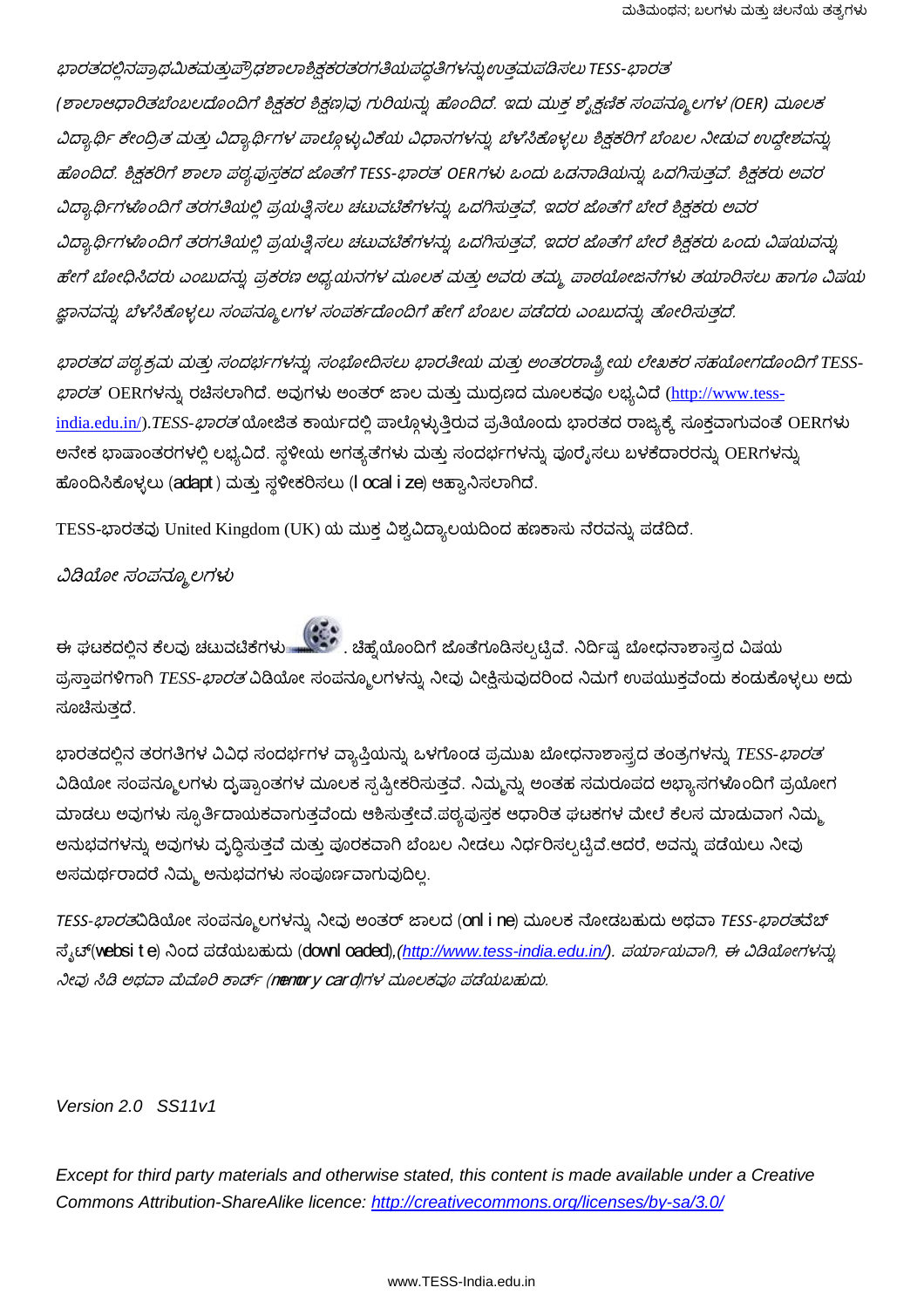# ಈ ಘಟಕವು ಯಾವುದರ ಬಗ್ಗೆ?

ಈಘಟಕವುಶಾಲಾಸನ್ನಿವೇಶದಲ್ಲಿಬಳಸುವತಂತ್ರವಾದಮತಿಮಂಥನಪ್ರಕ್ರಿಯೆಯನ್ನುತಿಳಿಸುತ್ತದೆ. ಬುದ್ಧಿಮಂಥನವುನಿಮ್ಮವಿದ್ಯಾರ್ಥಿಗಳಿಂದಅಭಿಪ್ರಾಯಗಳನ್ನುಸಂಗ್ರಹಿಸುವುದನ್ನುಒಳಗೊಂಡಿರುತ್ತದೆ. ಇದುವಿದ್ಯಾರ್ಥಿಗಳುಸೃಜನಾತ್ಮಕವಾಗಿಹಾಗೂಮುಕ್ತವಾಗಿಯಾವುದೇಹಿಂಜರಿಕೆಗಳಿಲ್ಲದೇಆಲೋಚಿಸಲುಅವಕಾಶಕಲ್ಪಿಸುವಸರಳತಂತ್ರವಾಗಿದೆ. "ಸುಳುಹು" ಇಲ್ಲಿಒಂದುಪ್ರಾರಂಭಿಕ ಅನ್ನುಉದ್ದೀಪನವಾಗಿಬಳಸಿತದನಂತರವಿದ್ಯಾರ್ಥಿಗಳನ್ನುಆಸುಳುಹಿಗೆಸಂಬಂಧಿಸಿದಆಲೋಚನೆಗಳನ್ನುಒದಗಿಸಲುಪ್ರೋತ್ಸಾಹಿಸಲಾಗುತ್ತದೆ. ಈಪ್ರಕ್ರಿಯೆಯಲ್ಲಿನಿಮ್ಮವಿದ್ಯಾರ್ಥಿಗಳುಸೂಚಿಸುವಆಲೋಚನೆಗಳಿಗೆ (ಅಭಿಪ್ರಾಯಕ್ಕೆ) ಯಾವುದೇಟೀಕೆಮತ್ತುತೀರ್ಮಾನನೀಡುವುದಿಲ್ಲವಾದ್ದರಿಂದಇದುಉತ್ತಮವಾಗಿಕೆಲಸನಿರ್ವಹಿಸುತ್ತದೆ. ವಿದ್ಯಾರ್ಥಿಗಳಿಗೆತಮ್ಮಆಲೋಚನೆಗಳುಎಷ್ಟೇಅಸಂಗತ, ಅಪ್ರಸ್ತುತ, ಅಸಂಬದ್ಧಅಥವಾತಪ್ಪುಎಂದೆನಿಸಿದರೂಕೂಡಅವುಗಳನ್ನುಮುಕ್ತವಾಗಿವ್ಯಕ್ತಪಡಿಸಬಹುದುಎಂದುತಿಳಿಯಪಡಿಸುವಪರಿಣಾಮವನ್ನುಹೊಂದಿದೆ. (free-association) ತಮ್ಮದುನಸ್ಸಿನಲ್ಲಿಮೂಡುವಯಾವುದೇಆಲೋಚನೆಗಳನ್ನು ' ಮುಕ್ತ-ಸಂಬಂಧಪ್ರಕ್ರಿಯೆ' ಅಲ್ಲದೇ, ಯಲ್ಲಿತೆರಿದಿಡಬಹುದಾಗಿದೆ.. ಇಂತಹಉುಹಿಸಲುಅಸಾಧ್ಯವಾದಆಲೋಚನೆಗಳೇ, ಸೃಜನಾತ್ಮಕಚೆಂತನೆಗಳುಮೊಳಕೆಯೊಡೆಯಲುಸಹಾಯಕವಾಗುತ್ತದೆ. ಇವುಕೆಲವುಸಂದರ್ಭಗಳಲ್ಲಿಅಸ್ವಾಭಾವಿಕ, ನವೀನ, ಅಥವಾಕಲ್ಪನಾತ್ಮಕಉತ್ತರವನ್ನುನೀಡುವಂತಹಆಲೋಚನಾಸರಣಿಗಳನ್ನುಉಂಟುಮಾಡುತ್ತದೆ. ಇದಲ್ಲದೇ, ವಿದ್ಯಾರ್ಥಿಗಳುನೀಡುವಉತ್ತರಗಳುಪರಿಕಲ್ಪನೆಗೆಅಥವಾವಿಷಯಾಂಶಕ್ಕೆ ಸಂಬಂಧಪಡದಿದ್ದರೂಮತ್ತುಕೆಲವರಅನಿಸಿಕೆಗಳುಉಪಯುಕ್ತವಲ್ಲವೆನಿಸಿದ ರೂಪರವಾಗಿಲ್ಲ, ಎಲ್ಲವನ್ನೂಸ್ವೀಕರಿಸಿ. ಪ್ರಕ್ರಿಯೆಯದೊದಲಹಂತದಲ್ಲಿ,ವಿದ್ಯಾರ್ಥಿಗಳಎಲ್ಲಾರೀತಿಯಅಭಿಪ್ರಾಯಗಳನ್ನುಒಪ್ಪಿಕೊಂಡು, ಆಅಭಿಪ್ರಾಯಗಳನ್ನುಒಬ್ಬರಿಂದಬರೆಸಲಾಗುತ್ತದೆ. ಮತಿಮಂಥನವುಸಾಮಾನ್ಯವಾಗಿಇಬ್ಬರುವಿದ್ಯಾರ್ಥಿಗಳನಡುವೆ, ವಿದ್ಯಾರ್ಥಿಗಳಗುಂಪಿನಲ್ಲಿ, "ಇದರಲ್ಲಿನೀಡುವ "ಸುಳುಹುಗಳು" ಅಥವಾಇಡೀತರಗತಿಯನ್ನುಸೇರಿಸಿಕೊಂಡುನಿರ್ವಹಿಸಲ್ಪಡುತ್ತದೆ. ದುತು ಮುಕ್ತವಾಗಿದ್ದುವಿಸ್ತ್ರತಅಭಿಪ್ರಾಯಗಳನ್ನುಪ್ರೋತ್ಸಾಹಿಸುವಂತಿರಬೇಕು. ಇದನ್ನುಹಲವುರೀತಿಗಳಲ್ಲಿಮುಂದಿನಹಂತದಕಲಿಕೆಗೆಸಹಾಯಮಾಡಲುಬಳಸಬಹುದು. ಒಮ್ಮೆಎಲ್ಲಾಅಭಿಪ್ರಾಯಗಳನ್ನುಕ್ರೋಢೀಕರಿಸಿದನಂತರ, ಈಘಟಕವುನಿಮಗೆಮತಿಮಂಥನಪ್ರಕ್ರಿಯೆಯನ್ನುಹೇಗೆನಿರ್ವಹಿಸಬೇಕು, ಮತ್ತುಈಪ್ರಕ್ರಿಯೆಯಲ್ಲಿನಅಭಿಪ್ರಾಯಗಳನ್ನುಹೇಗೆಭೋಧನಾಸನ್ನಿವೇಶದಲ್ಲಿಬಳಸಿಕೊಳ್ಳಬೇಕುಎಂಬುದನ್ನುತಿಳಿಸುತ್ತದೆ.

"ಬಲಮತ್ತುನ್ಯೂಟನ್ನನನಿಯಮಗಳು" ಈಘಟಕದಲ್ಲಿನಉದಾಹರಣೆಗಳನ್ನು 8ನೇತರಗ*ತಿ*ಯ ಪಠ್ಯದಿಂದಆರಿಸಿಕೂಳ್ಳಲಾಗಿದೆ. ಆದರೆಮತಿಮಂಥನವುಒಂದುತಂತ್ರವಾಗಿದ್ದುಇದನ್ನುಇಡೀವಿಜ್ಞಾನಪಠ್ಯಕ್ರಮಕ್ಕೆಬಳಸಿಕೊಳ್ಳಬಹುದಾಗಿದೆ. ಈತಂತ್ರವನ್ನು ಇತರೇಯಾವುದೇಸೂಕ್ತತಂತ್ರಗಳೊಂದಿಗೆಅಂದರೆ, 'ಮನೋನಕ್ಷೆ' ಅಥವಾ 'ಪ್ರೋಜೆಕ್ಸಕಾರ್ಯಗಳಲ್ಲಿ' ಸಂಯೋಜಿಸಿಕೋಳ್ಳಬಹುದು.

# ಈ ಘಟಕದಿಂದ ನೀವು ಏನನ್ನು ಕಲಿಯಬಹುದು?

- ನಿಮ್ಮವಿದ್ಯಾರ್ಥಿಗಳಜೊತೆಗೆಮತಿಮಂಥನವನ್ನುಕ್ಕೆಗೊಳ್ಳುವುದುಹೇಗೆ.
- ಮತಿಮಂಥನಕ್ಕೆ ಸೂಕ್ತಸುಳುಹುಗಳನ್ನುಹೇಗೆಆಯ್ಕೆ ಮಾಡಿಕೊಳ್ಳಬಹುದು.
- ಬುಧ್ಧಿಮಂಥನಚಟುವಟಿಕೆಯಫಲಿತಾಂಶಗಳನ್ನುಮುಂದಿನಹಂತದಕಲಿಕೆಗೆಹೇಗೆಬಳಸಿಕೂಳ್ಳಬಹುದು.

# ಈ ಮಾರ್ಗೋಪಾಯವು ಏಕೆ ಪ್ರಮುಖ?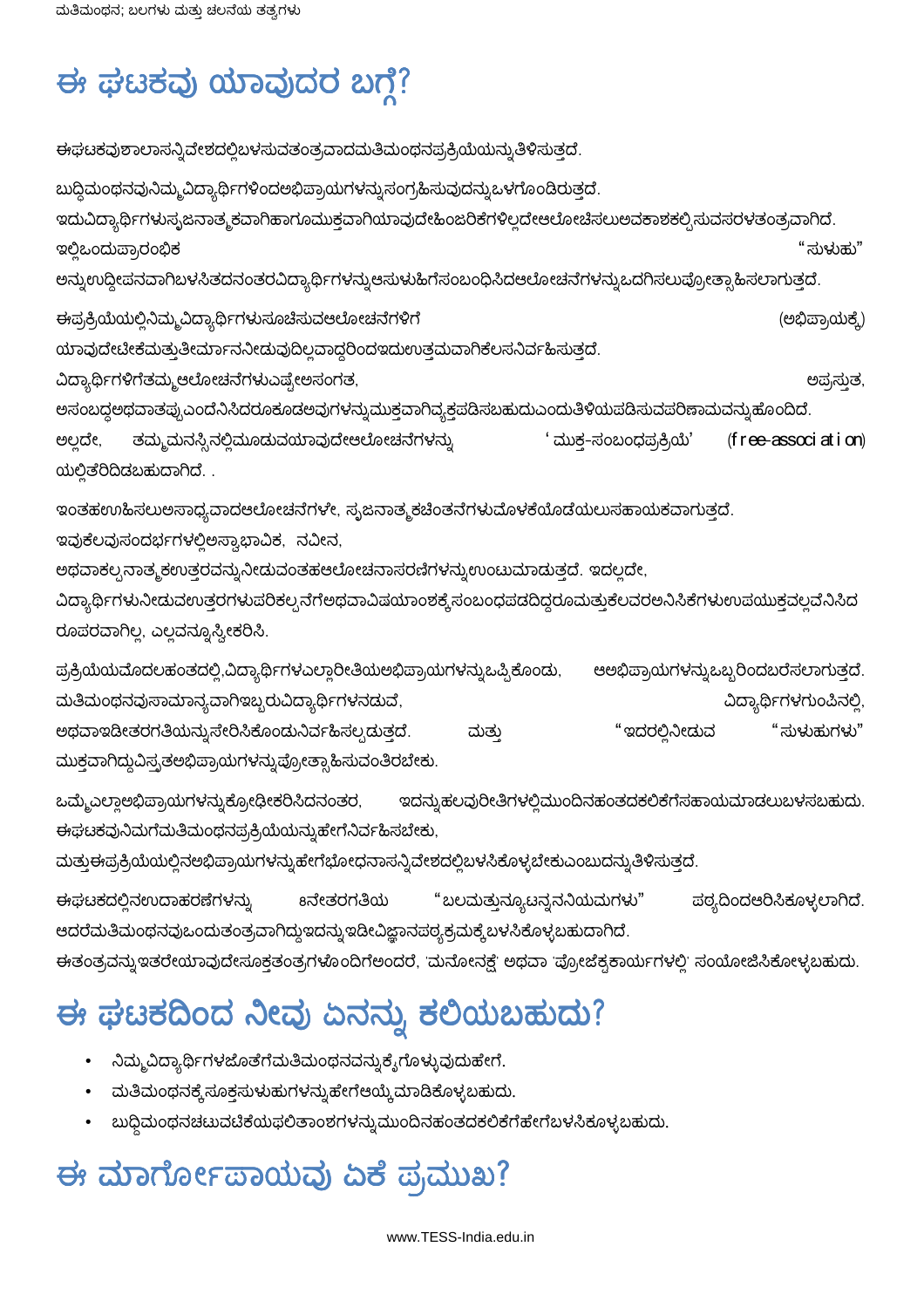ಮತಿಮಂಥನವುನಿಮ್ಮವಿದ್ಯಾರ್ಥಿಗಳಬಗ್ಗೆಹಲವುಅಂಶಗಳನ್ನುತಿಳಿಸುತ್ತದೆ. ಅವರಆಲೋಚನೆಗಳನ್ನುಸೂಕ್ಷ್ಮವಾಗಿಆಲಿಸಿದಾಗ, ನೀವುಬೋಧಿಸಬೇಕಾಗಿರುವವಿಷಯದಬಗ್ಗೆಈಗಾಗಲೇವಿದ್ಯಾರ್ಥಿಗಳುಎಷ್ಟುಪೂರ್ವಜ್ಞಾನಹೊಂದಿದ್ದಾರೆ, ಬೋಧಿಸಿರುವವಿಷಯದಬಗ್ಗೆಎಷ್ಟುನೆನಪಿಟ್ಟುಕೊಂಡಿದ್ದಾರೆ, ಅವರುಹೇಗೆಸಮಸ್ಯೆಯನ್ನುನಿಭಾಯಿಸುತ್ತಾರೆ, ಮತ್ತುಯಾವಅಂಶಗಳುಅವರಿಗೆಪ್ರಮುಖವಾಗಿವೆಎನ್ನುವಹಲವಾರುಸಂಗತಿಗಳನ್ನುಕಂಡುಕೊಳ್ಳಬಹುದು. ಇದುವಿದ್ಯಾರ್ಥಿಗಳಿಗೆಸ್ಸಜನಾತ್ಮಕವಾಗಿಯೋಚಿಸುವಅವಕಾಶವನ್ನುಕಲ್ಪಿಸುತ್ತದೆಹಾಗೂವಿಷಯಾಂಶಮತ್ತುಪಠ್ಯಭಾಗದನಡುವೆಸಂಬಂಧವನ್ನುಕಲ್ಪಿ ಸಲುಅವಕಾಶಒದಗಿಸುತದೆ.

ಶೀಘ್ರಗತಿಯಲ್ಲಿಬೆಳೆಯುತ್ತಿರುವಆರ್ಥಿಕತೆಗಳಿಗೆಸ್ನಜನಾತ್ಮಕವಾಗಿಯೋಚಿಸುವ, ಸಮಸ್ಯೆಬಿಡಿಸುವಸಾಮರ್ಥ್ಯಹೊಂದಿರುವವ್ಯಕ್ತಿಗಳಅಗತ್ಯವಿದೆ. ಯಾವವಿದ್ಯಾರ್ಥಿಗಳುಸ್ಸಜನಾತ್ಮಕವಾಗಿಯೋಚಿಸುತ್ತಾರೋಅವರನ್ನೇಅಪೇಕ್ಷಣೀಯಕೆಲಸಗಾರರನ್ನಾಗಿಪರಿಗಣಿಸಲಾಗುತ್ತದೆ. ಸೃಜನಾತ್ಮಕತೆಎನ್ನುವುದುಕೇದಲನೆನಪಿನಸಾಮರ್ಥ್ಯಮಾತ್ರವಾಗಿರದೇ, ಕಲಿತಜ್ಞಾನವನ್ನುಅನ್ವಯಗೊಳಿಸುವುದಾಗಿದೆ. ಇದುಹಲವುಬೇರೆಬೇರೆವಿಷಯಗಳನಡುವೆಮತ್ತುಶೀರ್ಷಿಕೆಗಳನಡುವೆಸಂಬಂದಗಳನ್ನುಕಲ್ಪಿಸುವುದಾಗಿದೆ.

ವಿದ್ಯಾರ್ಥಿಗಳುಸ್ಸಜನಾತ್ಮಕವಾಗಿಯೋಚಿಸುವವರಾಗಬೇಕಾದರೆ,

ಆವಿದ್ಯಾರ್ಥಿಗಳಿಗೆಬೇರೆಯೇಆದರೀತಿಯಲ್ಲಿಆಲೋಚಿಸುವಂತೆಪ್ರೋತ್ಸಾಹಿಸಿಅವರದೇಆದಮೂಲವಿಚಾರಗಳನ್ನು (ಆಲೋಚನೆಗಳನ್ನು) ಹೊರಹೊಮ್ಮಿಸುವಂತೆಮಾಡಬೇಕು. ವಿದ್ಯಾರ್ಥಿಗಳಿಗೆಅವರವಿಚಾರಗಳನ್ನುಯಾವುದೇಟೇಕೆ,

ಅಣುಕುಅಥವಾಪರಿಹಾಸ್ಯವಿಲ್ಲದೇಮುಕ್ತವಾಗಿಸ್ಟೀಕರಿಸಲಾಗುತ್ತದೆಎಂಬಭಾವನೆಉಂಟುಮಾಡುವುದುಅತ್ಯಂತಪ್ರಮುಖವಾಗಿದೆ.

ಮತಿಮಂಥನದಪ್ರಮುಖಅನುಕೂಲಯಾವುದೆಂದರೆ, ಇದುನಿಮ್ಮವಿದ್ಯಾರ್ಥಿಗಳಲ್ಲಿಸ್ಖಜನಾತ್ಮಕಯೋಚನಾಕೌಶಲವನ್ನುಬೆಳೆಸುವುದು. ಚಿತ್ರ 1 ಶಾಲಾ ಸನ್ನಿವೇಶದಲ್ಲಿ ಮತಿಮಂಥನದ ಇತರೆ ಅನುಕೂಲಗಳನ್ನು ನಿದರ್ಶಿಸುತ್ತದೆ.



ಚಿತ್ರ 1 ತರಗತಿಕೋಣೆಗೆ ಮತಿಮಂಥನದ ಪ್ರಯೋಜನಗಳು

ಮತಿಮಂಥನವುಒಂದುಬಹುಮುಖಸಾಮರ್ಥ್ಯವುಳ್ಳತಂತ್ರವಾಗಿದೆ. ಏಕೆಂದರೆ,

ಇದನ್ನುಯಾವುದೇವಿಷಯಕ್ಕೆ ಸುಲಭವಾಗಿಅಳವಡಿಸಬಹುದುಮತ್ತುತ್ವರಿತವಾಗಿಕ್ಕೆಗೊಳ್ಳಬಹುದು.

ಇದುಗುಂಪುಆಧಾರಿತಚಟುವಟಿಕೆಆಗಿರುವುದರಿಂದಇದನ್ನುಹೆಚ್ಚುವಿದ್ಯಾರ್ಥಿಗಳಿರುವತರಗತಿಗಳಲ್ಲಿಯೂಸರಳವಾಗಿಬಳಸಬಹುದು.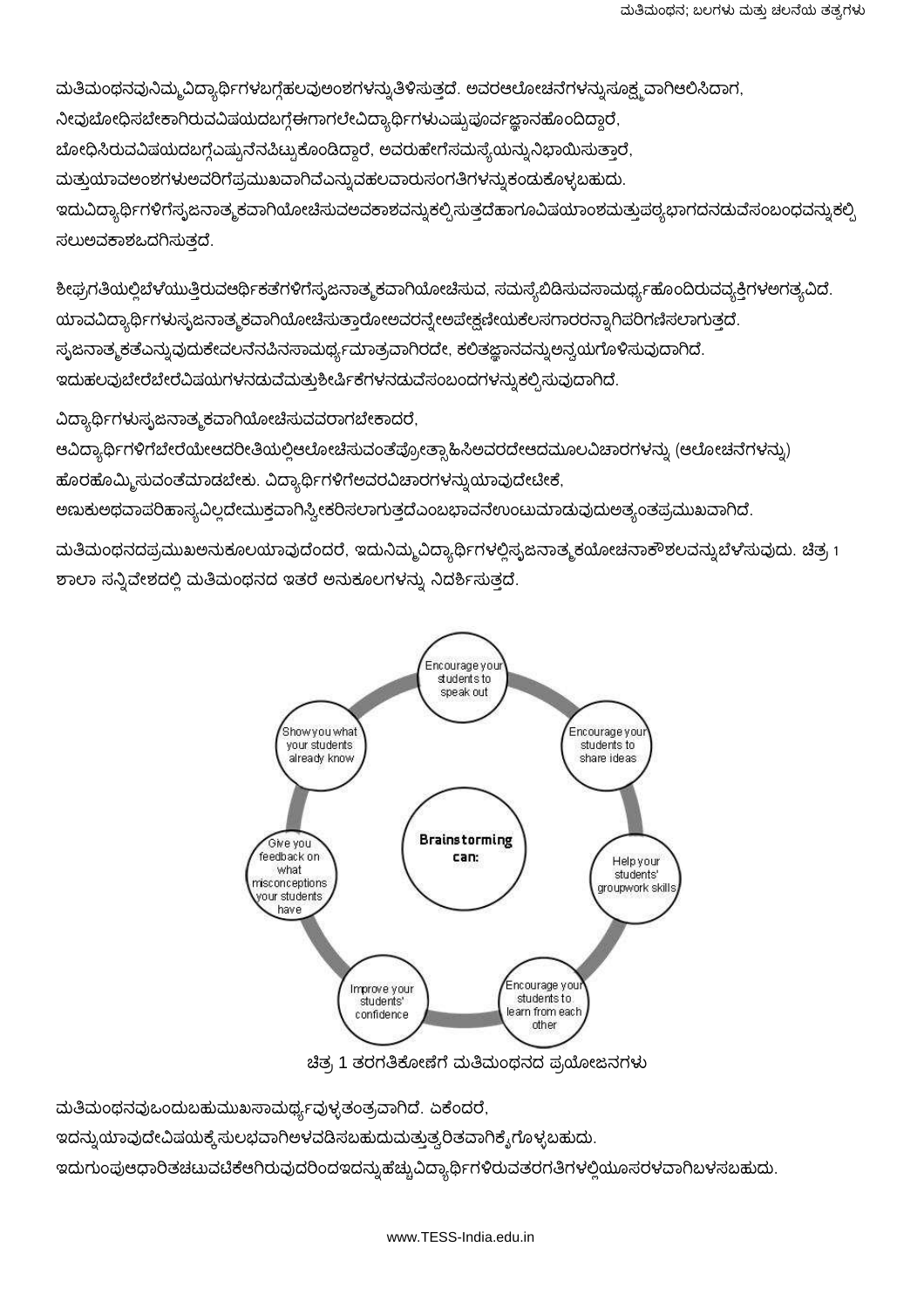ಅಲ್ಲದೇಇದುವಿದ್ಯಾರ್ಥಿಗಳಿಗೆತಮ್ಮಅಭಿಪ್ರಾಯ/ ಆಲೋಚನೆಗಳಕುರಿತುಮಾತನಾಡಲುಮತ್ತುಪರಸ್ಪರರಿಂದಕಲಿಯಲುಅವಕಾಶನೀಡುತ್ತದೆ. ಹೆಚ್ಚಿನಮಾಹಿತಿಗಾಗಿಸಂಪನ್ಮೂಲಸಾಮಗ್ರಿ 1 " ಕಲಿಕೆಗಾಗಿಮಾತು" ನೋಡಿ.



ವಿಡಿಯೋ: ಕಲಿಕೆಗಾಗಿ ಮಾತು

## 1 ಮತಿಮಂಥನಗೊಳಿಸುವುದು ಹೇಗೆ?

ಮೊಟ್ಟಮೊದಲುನೀವುನಿಮಗೆಅಥವಾನಿಮ್ಮ್ರವಿದ್ಯಾರ್ಥಿಗಳಿಗೆಈಹಿಂದೆಯಾವುದೇಮತಿಮಂಥನಚಟುವಟಿಕೆಯಲ್ಲಿಬಾಗವಹಿಸಿದಅನುಭವವವಿದ್ದರೆಅ ದನ್ನುನೆನಪಿಸಿಅದರಕುರಿತುಕೊಂಚಚಿಂತನೆಮಾಡಿ. ಈಘಟಕದಲ್ಲಿ 'ಮತಿಮಂಥನ' ಒಂದುನಾಮಪದವಾಗಿ( ಚಟುವಟಿಕೆಯಾಗಿ) ಹಾಗೂ 'ಮತಿಮಂಥಿಸು' ಕ್ರಿಯಾಪದವಾಗಿಬಳಸಲಾಗಿದೆ.



ನಿಲ್ಲಿ... ಆಲೋಚಿಸಿ

- ನಿಮ್ಮಮೇಲೇನೀವೇಮತಿಮಂಥನಕ್ರಿಯೆಯನ್ನುಮಾಡಿಕೊಳ್ಳಲುಪ್ರಯತ್ನಿಸಿದ್ದೀರಾ?
- ಇದುನಿಮ್ಮವಿದ್ಯಾರ್ಥಿಗಳಿಗೆಈಗಾಗಲೇಪರಿಚಿತವಾಗಿದೆಎಂದೆನಿಸುತ್ತಿದೆಯೆ?

ನೀವುನಿಮ್ಮಸಹಪಾಠಿಗಳೂಂದಿಗೆಕೆಲಸಮಾಡುವಾಗಹಲವಾರುಅನಿಸಿಕೆಗಳನ್ನುಹಂಚಿಕೊಂಡಿರುತ್ತೀರಿ. ಆದರೆ 'ನಿಜವಾದ' 'ಮತಿಮಂಥನದಲ್ಲಿಆಲೋಚನೆಯುಮುಕ್ತಮತ್ತುವಿಶಾಲವಾಗಿರುತ್ತದೆ. ಈಆಲೋಚನೆಗಳಲ್ಲಿ/ಅನಿಸಿಕೆಗಳಲ್ಲಿಕೆಲವುಪ್ರಾರಂಭಿಕಆಲೋಚನೆಗಳುಅಂತಿಮವಾಗಿತಿರಸ್ತ್ಯತಗೊಳ್ಳುವಸಾಧ್ಯತೆಗಳಿರುತ್ತದೆ. ಆದರೆಮೊದಲಹಂತದಲ್ಲಿಪ್ರತಿಯೊಬ್ಬರಿಗೂತಾವುಆಲೋಚಿಸಿದಯಾವುದೇವಿಚಾರವನ್ನುವ್ಯಕ್ತಪಡಿಸಲುಅವಕಾಶನೀಡುವುದುಪ್ರಮುಖವಾಗಿದೆ. ವಿದ್ಯಾರ್ಥಿಗಳಿಗೆಇದನ್ನುಈಹಿಂದೆಮಾಡಿದಲನುಭವವಿರದಿದ್ದರೆ, ಈರೀತಿಯಆಲೋಚನೆಮತುಕಾರ್ಯನಿರ್ವಹಿಸುವವಿಧಾನವನ್ನುಒಗ್ಗಿಸಿಕೊಳ್ಳಲುಕೆಲವುಪ್ರಯತ್ನಗಳುಬೇಕಾಗಬಹುದು.

ಮತಿಮಂಥನವುಒಂದುಅನೌಪಚಾರಿಕಪ್ರಕ್ರಿಯೆಯಾಗಿದ್ದುಕೆಲಸರಳನಿಯಮಗಳನ್ನುಮಾತ್ರಹೊಂದಿದೆ. ಇದನ್ನುನಿರ್ವಹಿಸಲುಹೆಚ್ಚಿನಪೂರ್ವತಯಾರಿಯಅವಶ್ಯಕತೆಯಿಲ್ಲ. ಇದನ್ನುಬಿಡಿಪಾಠಬೋಧನೆಯಸಂದರ್ಭದಲ್ಲಾಗಲೀ, ಅಥವಾಪಾಠಗಳಒಂದುಸರಣಿಯನ್ನುಬೋಧಿಸುವಸಂದರ್ಭದಲ್ಲಾಗಲಿಹಮ್ಮಿಕೊಳ್ಳಬಹುದು, ಹಾಗೂಇದಕ್ಕೆಯಾವುದೇನಿಗದಿತಕಾಲಾವಧಿಇಲ್ಲ. ಆದಾಗ್ಯೂಮತಿಮಂಥನವನ್ನುಗುಂಪಿನಲ್ಲಿನಡೆಸಿದಾಗಅತ್ಯುತ್ತಮವಾಗಿರುತ್ತದೆ.

#### ಮತಿಮಂದನದ ನಿಯಮಗಳು

- 1. ಟೀಕೆಗಳಿಗೆ ಅನುಮತಿ ಇಲ್ಲ. ಪ್ರತಿಕೂಲ ತೀರ್ಪುಗಳನ್ನು ಕೊನೆಯವರೆಗೆ ತಡೆ ಹಿಡಿಯಬೇಕು.
- 2. ಅಸಾಂಪ್ರದಾಯಿಕ/ಅಸಾಮಾನ್ಯವಾಗಿರುವುದನ್ನು ಸ್ತಾಗತಿಸಲಾಗುತದೆ.. ವಿಚಾರವು ಎಷ್ರು ಅಸಾಮಾನ್ಯ/ಅಸಹಜವಾಗಿರಯತ್ತದೆಯೋ ಅಷ್ಟು ಉತ್ತಮ. ಸೂಕ್ತದಲ್ಲದ ವಿಚಾರಗಳನ್ನು ನಂತರದಲ್ಲಿ ಮಾತ್ರ ತಿರಸ್ಕರಿಸಬಹುದು.
- 3. ಪರಿಮಾಣ ಉತ್ತಮ: ಎಷ್ಸು ಹೆಚ್ಚು ವಿಚಾರಗಳು ಹೊರಹೊಮ್ಮುತ್ತವೆಯೋ, ಅಷ್ಸು ಪರಿಣಾಮಕಾರಿಯಾಗಿ ಈ ಪರಕ್ರಿಯೆಯು ಕಾರ್ಯನಿರ್ವಹಿಸುತ್ತದೆ.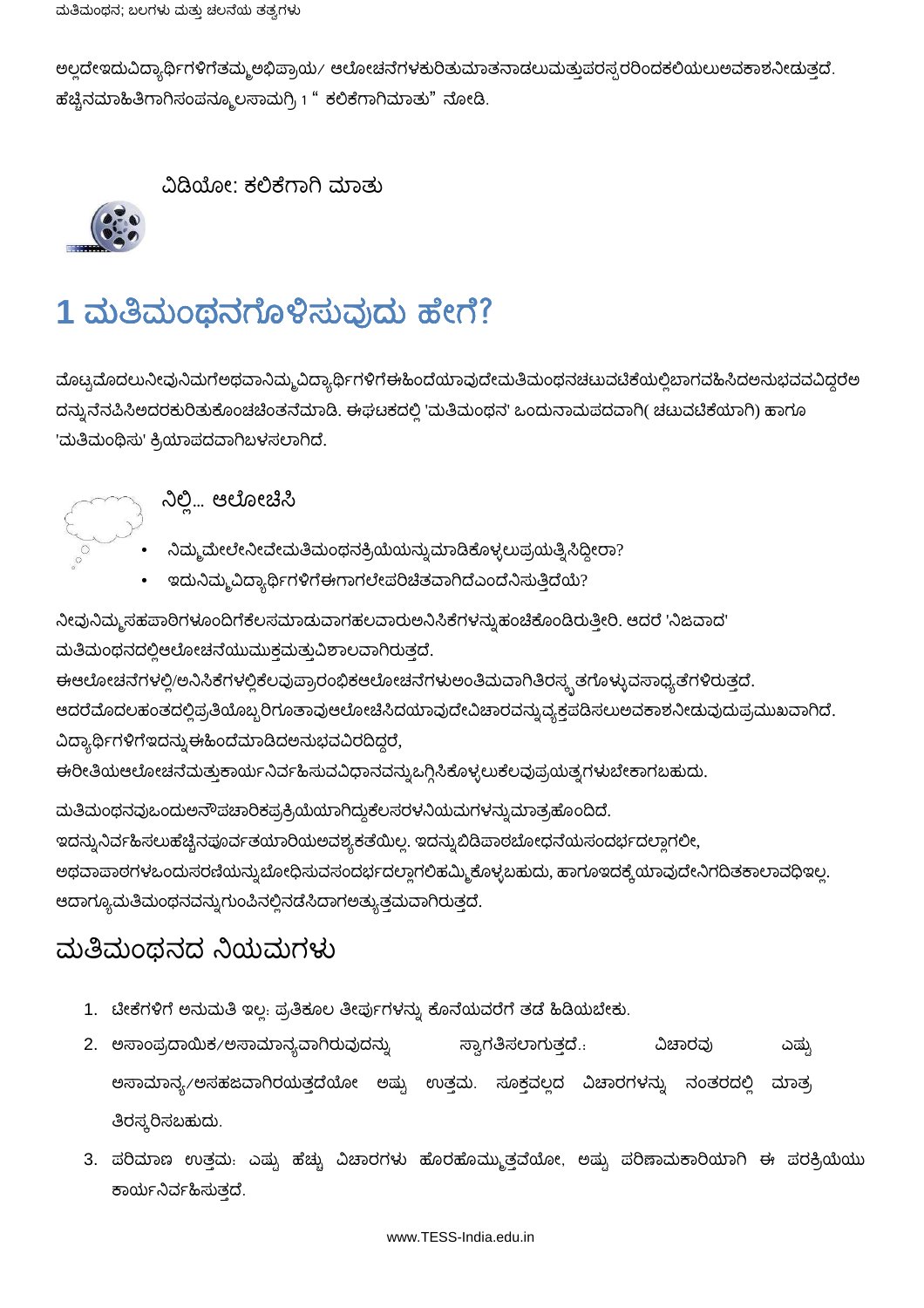4. ಸಂಯೋಜನೆ ಮತ್ತು ಸುಧಾರಣೆಗಳನ್ನು ಅಪೇಕ್ಷಿಸಲಾಗುತ್ತದೆ. ತಮ್ಮದೇ ಆದ ವಿಚಾರಗಳನ್ನು ನೀಡುವುದರ ಜೊತೆಗೆ, ವಿದ್ಯಾರ್ಥಿಗಳು ಇತರರ ವಿಚಾರಗಳನ್ನು ಹೇಗೆ ಉತ್ತಮ ಪಡಿಸಬಹುದು, ಅಥವಾ ಎರಡು ಅಥವಾ ಹೆಚ್ಚಿನ ಸಂಖ್ಯೆಯ ವಿಚಾರಗಳನ್ನು ಜೋಡಿಸಿ ಇನ್ನೊಂದು ಹೊಸ ವಿಚಾರವನ್ನು ಹೇಗೆ ರಚಿಸಬಹುದು ಎಂಬುದರ ಕುರಿತು ಸಲಹೆ ನೀಡಬಹುದು.

### ಚಟುವಟಿಕೆ 1: 'ಬಲ ಮತ್ತು ಚಲನೆಯ ನಿಯಮಗಳು' ವಿಷಯಕ್ಕೆ ಸಂಬಂಧಿಸಿದಂತೆ ನಿಮ್ಮ ಸಹೋದ್ಯೋಗಿಗಳೊಂದಿಗೆ ಮತಿಮಂಥನ

ಈಚಟುವಟಿಕೆಯನ್ನುನಿಮ್ಮಷ್ಪಕ್ಕೆನೀವೇ, ಅಥವಾನಿಮ್ಮಇತರಸಹೂದ್ಯೋಗಿಗಳಜೊತೆನಿರ್ವಹಿಸಬಹುದು. ಇದಕ್ಕೆ ನಿಮಗೆಬೇಕಾಗಿರುವುದುಒಂದುಹಾಳೆ, ಬರೆಯಲುಲೇಖನಿ, ಮತ್ತುಸಹಜವಾಗಿನಿಮ್ಮಕಲ್ಪನೆಗಳು- ಇಷ್ಟುಮಾತ್ರ!!

ಈಚಟುವಟಿಕೆಯಪ್ರಮುಖಉದ್ದೇಶ, ನಿಮಗೆಮತಿಮಂಥಿಸುವುದುಹೇಗೆಎಂದುತಿಳಿಸುವುದಾಗಿದೆ. ನೀವುಮತಿಮಂಥಿಸಿದಹಾಗೆ 'ಬಲದುತ್ತುಚಲನೆ'ಗೆಸಂಬಂಧಿಸಿದಂತೆವಿದ್ಯಾರ್ಥಿಗಳುಕಲಿಯುವವಿಷಯಗಳುಅವರಪ್ರತಿನಿತ್ಯದಜೀವನಸನ್ನಿವೇಶದಲ್ಲಿಹೇಗೆಅನ್ವಯವಾಗಬಲ್ಲ ವುಎಂಬುದರಕುರಿತುನೀವೂಕೂಡಸ್<mark>ಖ</mark>ಜನಾತ್ಮಕವಾಗಿಯೋಚಿಸಿಅವುಗಳನ್ನುನಿಮ್ಮಪಾಠದಲ್ಲಿಬಳಸಬಹುದಾಗಿದೆ.

ಒಂದುಹಾಳೆಯಮದ್ಯಭಾಗದಲ್ಲಿ '' ನಿತ್ಯಜೀವನಸನ್ನಿವೇಶದಲ್ಲಿಬಲಮತ್ತುಚಲನೆ '' ಎಂದುಬರೆಯಿರಿ. ನೀವು,

ನಿಮ್ಮವಿದ್ಯಾರ್ಥಿಗಳನಿತ್ಯಜೀವನದಬಗ್ಗೆಆಲೋಚಿಸಿಅವರುಈಗಕಲಿಯುತ್ತಿರುವಂಥವಿಷಯವುಯಾವಯಾವಸಂದರ್ಭದಲ್ಲಿಪ್ರಸಕ್ತವಾಗುತ್ತದೆಎ ನಿಸುತ್ತದೆಯೋಅವುಗಳನ್ನುಬರೆಯಿರಿ. ಉದಾಹರಣೆಗೆ, ಬಾಗಿಲುತೆರೆಯುವುದು, ಸ್ಮೆಕಲ್ ಗೆಎಣ್ಣೆಬಿಡುವುದು, ಇತ್ಯಾದಿ.

ಈಎಲ್ಲಾಉದಾಹರಣೆಗಳುಸನ್ನೆಮತ್ತುಘರ್ಷಣೆಮುಂತಾದವ್ಯೆಜ್ಞಾನಿಕತತ್ವವನ್ನುಪ್ರದರ್ಶಿಸುತ್ತವೆ. ಇದೇರೀತಿಅವರುಆಡುವಆಟ,

ನಿರ್ವಹಿಸುವಕಾರ್ಯಗಳು, ಬಳಸುವವಾಹನಗಳುಮುಂತಾದವುಗಳಬಗ್ಗೆಯೋಚಿಸಿ.

ಇದಲ್ಲದೇನೀವುಇದನ್ನುಅವರುಪರೋಕ್ಷವಾಗಿನಿರ್ವಹಿಸದೇಇರದಆದರೇಟೆಲಿವ್ಹಿಜನ್/ ಸಿನಿಮಾಗಳಲ್ಲಿನೋಡುವಕೆಲವುಸಂಗತಿಗಳಿಗೂ (ಪ್ಯಾರಾಶ್ಯೂಟ್ಜಿಗಿತ, ಸುಚಲನಾಕೃತಿಯ (streamlined) ಟ್ರೇನುಗಳುಅಥವಾಬಾಹ್ಯಾಕಾಶಯಾತ್ರೆ, ಮುಂ.,) ಇದನ್ನುವಿಸ್ತರಿಸಬಹುದು.

ನಿಮ್ಮಹಾಳೆಯುಬಲುಬೇಗ, ಹಲವುಅಭಿಪ್ರಾಯ/ ಅನಿಸಿಕೆಗಳಿಂದತುಂಬಿಹೋಗಬಹುದು. ಈಪ್ರಕ್ರಿಯೆಯುನಿಮ್ಮನ್ನು ''ಬಲಮತ್ತುಚಲನೆ ''ಎಂಬವಿಷಯದಬೋಧನೆಕುರಿತುಹೆಚ್ಚುಸ್ನಜನಾತ್ಮಕವಾಗಿಯೋಚಿಸಲುಪ್ರೋತ್ಸಾಹಿಸಿದುದರಿಂದಬಹಳಉಪಯುಕ್ತವಾಗಿರಬಹುದು. ನೀವುಇಲ್ಲಿನಉದಾಹರಣೆಗಳನ್ನುಕೆಲವುವೈಜ್ಞಾನಿಕತತ್ವಭೋಧಿಸುವಸಂದರ್ಭದಲ್ಲಿಉಪಯೋಗಿಸಿಕೊಳ್ಳಬಹುದು. ಆದಾಗ್ಯೂಮತಿಮಂಥಿಸುವುದುಕೇವಲಆಲೋಚನೆಗಳನ್ನುಸಂಗ್ರಹಿಸುವದನ್ನುಮೀರಿದ್ದಾಗಿದೆ: ನೀವುಇಲ್ಲಿದೊರೆತಆಲೋಚನೆಗಳನ್ನುವಿದ್ಯಾರ್ಥಿಕಲಿಕೆಯನ್ನುಉತ್ತೇಜಿಸಲುಬಳಸಬೇಕಾಗಿದೆ.

ವಿದ್ಯಾರ್ಥಿಗಳದಿನಚರಿಗೆಸಂಬಂಧಿಸಿದಎಲ್ಲಾಆಲೋಚನೆಗಳನ್ನುಅಡಿಗೆರೆಹಾಕುವುದರಮೂಲಕಗುರುತಿಸಿ. ಇವುನೀವುವಿದ್ಯಾರ್ಥಿಗಳಿಗೆನೀಡುವನಿಯೋಜಿತಕಾರ್ಯಗಳಿಗೆಆಧಾರಗಳಾಗಬಹುದು. ಉದಾಹರಣೆಗೆ, ನೀವುನಿಮ್ಮವಿದ್ಯಾರ್ಥಿಗಳಿಗೆಅವರುಕ್ಶೈಗೊಳ್ಳಬಹುದಾದಕೆಲವುಚಟುವಟಿಕೆಗಳಹಿಂದಿರುವವ್ಯೆಜ್ಞಾನಿಕಅಂಶವನ್ನುವಿವರಿಸುವಂತೆಹೇಳಬಹುದು. ಅವರುಅದನ್ನುಬಲದಚಿತ್ರಮುಖೇನಬಾಣದಗುರ್ತುಬಳಸಿವಿವರಿಸಬಹುದು.

ಕ್ರೀಡಾವಿಷಯಕ್ಕೆ ಸಂಬಂಧಿಸಿದಆಲೋಚನೆಗಳಸುತ್ತವೃತ್ತವನ್ನುಹಾಕಿ. ಇವುಗಳಲ್ಲಿಯಾವುದನ್ನುತರಗತಿಯಲ್ಲಾಗಲೀ, ಅಥವಾತರಗತಿಯಹೊರಗೆಆಗಲೀಪ್ರಾತ್ಯಕ್ಷಿಕೆಮೂಲಕತೋರಿಸಬಹುದಾಗಿದೆ?.

ಪಠ್ಯವಸ್ತುವನ್ನುನೋಡಿನಿಮ್ಮವಿದ್ಯಾರ್ಥಿಗಳುಭಾಗವಹಿಸಬಹುದಾದಎರಡೋ,ಮೂರೋಸರಳಪ್ರಾತ್ಯಕ್ಷಿಕೆಗಳನ್ನುಯೋಜಿಸಿತಯಾರಿಡಿ.



ನಿಲ್ಲಿ... ಆಲೋಚಿಸಿ

ನಿಮ್ಮಮತಿಮಂಥನಚಟುವಟಿಕೆಹೇಗೆನಡೆಯಿತು? ನಿಮಗೆಅದುಸುಲಭವೆನಿಸಿತೇಅಥವಾಕಠಿಣವೆನಿಸಿತೇ?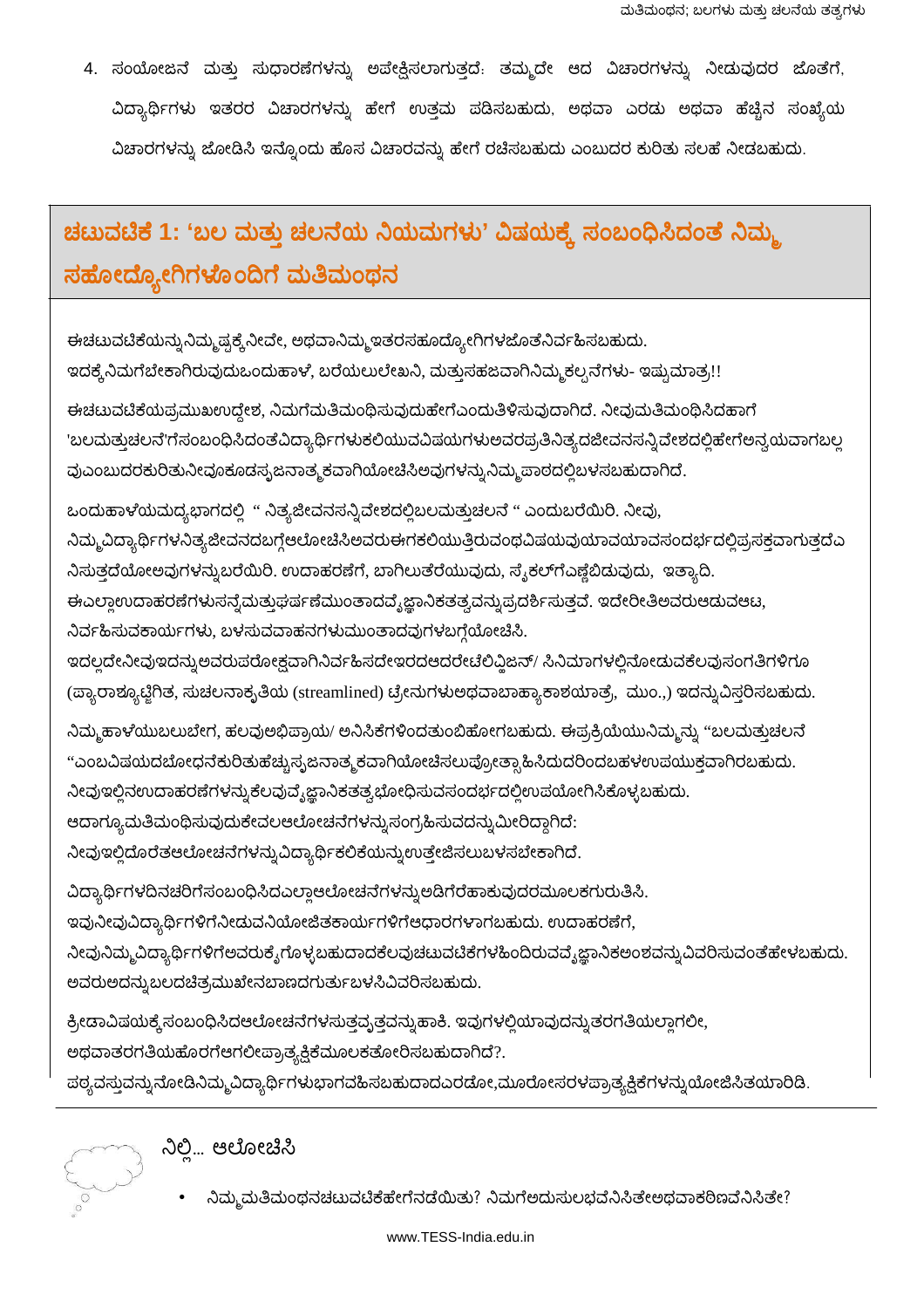- ಮತಿಮಂಥನಕ್ರಿಯೆಯಬಳಕೆಯಿಂದನೀವು "ಬಲಮತ್ತುಚಲನೆಯನಿಯಮಗಳು" ಎಂಬವಿಷಯದಕುರಿತುಎಷ್ಟರಮಟ್ರಕ್ಕೆ ಸೃಜನಶೀಲರಾಗಲುಸಾಧ್ಯವಾಯಿತು?
- ಮತಿಮಂಥನಅವಧಿಯಫಲಿತಾಂಶವನ್ನು "ಬಲಮತ್ತುಚಲನೆಯನಿಯಮಗಳು" ಪಾಠದಯೋಜನೆತಯಾರಿಸುವಲ್ಲಿಹೇಗೆಬಳಸಿಕೊಳ್ಳುವಿರಿ?

## 2 ಯಾದ ಅಂಶ ಉತ್ತಮ ಮತಿಮಂಥನದ ಸುಳುಹನ್ನಾಗಿಸುತ್ತದೆ?

ಮತಿಮಂಥನದಅಗತ್ಯತೆಯನ್ನುಎರಡುದ್ಭಷ್ಟಿಕೋನಗಳಮೂಲಕಯೋಚಿಸಬಹುದು:

- ನಿಮ್ಮವಿದ್ಯಾರ್ಥಿಗಳಿಗೆಯಾವವಿಜ್ಞಾನಕಲಿಯಲುಸಹಾಯಮಾಡುತ್ತದೆ?
- ಯಾವಕೌಶಲಗಳನ್ನುನಿಮ್ಮವಿದ್ಯಾರ್ಥಿಗಳುಈಪ್ರಕ್ರಿಯೆಯಲ್ಲಿಕಲಿಯುತ್ತಾರೆ?
- ಮತಿಮಂಥನ; ಬಲಗಳು ಮತ್ತು ಚಲನೆಯ ತತ್ವಗಳು

ನೀವುಆಯ್ಕೆ ಮಾಡುವಸುಳುಹುನಿಮ್ಮವಿದ್ಯಾರ್ಥಿಗಳುವಿಜ್ಞಾನದಲ್ಲಿ ಏನನ್ನು ಕಲಿಯಬೇಕುಎಂದುಬಯಸುತ್ತೀರೋಅದನ್ನು ಅವಲಂಬಿಸಿದೆ. ಹಾಗೂನೀವುಯಾವಕೌಶಲವನ್ನುತರಬೇತಿನೀಡಬೇಕೆಂದಿದ್ದೀರೋಅದುಮತಿಮಂಥನಅವಧಿಯನ್ನುಹೇಗೆಸಂಘಟಿಸುತ್ತೀರಿಎನ್ನುವುದನ್ನುನಿರ್ಧರಿಸು ತದೆ.

ವಿಷಯಬೋಧನೆಯಆರಂಭದಲ್ಲಿ 'ಬಲ' ಎಂಬಸರಳಪದವನ್ನುಸುಳುಹನ್ನಾಗಿಬಳಸಿದಾಗ, ನೀವುನಿಮ್ಮವಿದ್ಯಾರ್ಥಿಗಳಿಗೆಈಗಾಗಲೇಬಲದಕುರಿತುಗೊತ್ತಿರುವಅಂಶವನ್ನು ಅರಿತುಕೊಳ್ಳಬಹುದಾಗಿದೆ. ಹೆಚ್ಚುನಿರ್ದಿಷ್ಟಸುಳುಹುಗಳಾದ "ಬಲಹೇಗೆನಿಮ್ಮನಿತ್ಯಜೀವನದಲ್ಲಿಸಹಾಯಮಾಡುತ್ತದೆ? ಅಥವಾ "ಘರ್ಷಣೆಇಲ್ಲದೆಇದ್ದರೆಜಗತ್ತುಹೇಗಿರಬಹುದು?"

ಮುಂತಾದವುಗಳುವಿದ್ಯಾರ್ಥಿಗಳಲ್ಲಿರುವವಿಷಯದಬಗೆಗಿನತಪ್ಪುತಿಳುವಳಿಕೆಯನ್ನುಕಂಡುಕೊಳ್ಳಲುತಕ್ಕುದಾಗಿವೆ.

ವಿದ್ಯಾರ್ಥಿಗಳಲ್ಲಿಹೆಚ್ಚುಅಭಿಪ್ರಾಯ/ಅನಿಸಿಕೆಗಳನ್ನುಹೊರಹೊಮ್ಮಿಸಲುಉತ್ತೇಜಿಸುವಂಥಸುಳುಹನ್ನುಬಳಸುವುದುಅತ್ಯಂತಪ್ರಮುಖ, ಆದ್ದರಿಂದಸುಳುಹುಒಂದುಮುಕ್ತಪ್ರಶ್ನೆಯಾಗಿರಬೇಕುಅಥವಾಒಂದಕ್ಕಿಂತಹೆಚ್ಚುಸರಿಯುತ್ತರವಿರುವಸಮಸ್ಯೆಯಾಗಿರಬೇಕು.



Figure 2 A simple demonstration with a question can form a suitable prompt. For example: How could you stop the roller skate from moving?

ಚಟುವಟಿಕೆ 2: ಮತಿಮಂಥನಕ್ಕಾಗಿ ಸೂಕ್ತ ಸುಳುಹುಗಳ ಬಗ್ಗೆ ಚಿಂತನೆ ಮಾಡುವುದು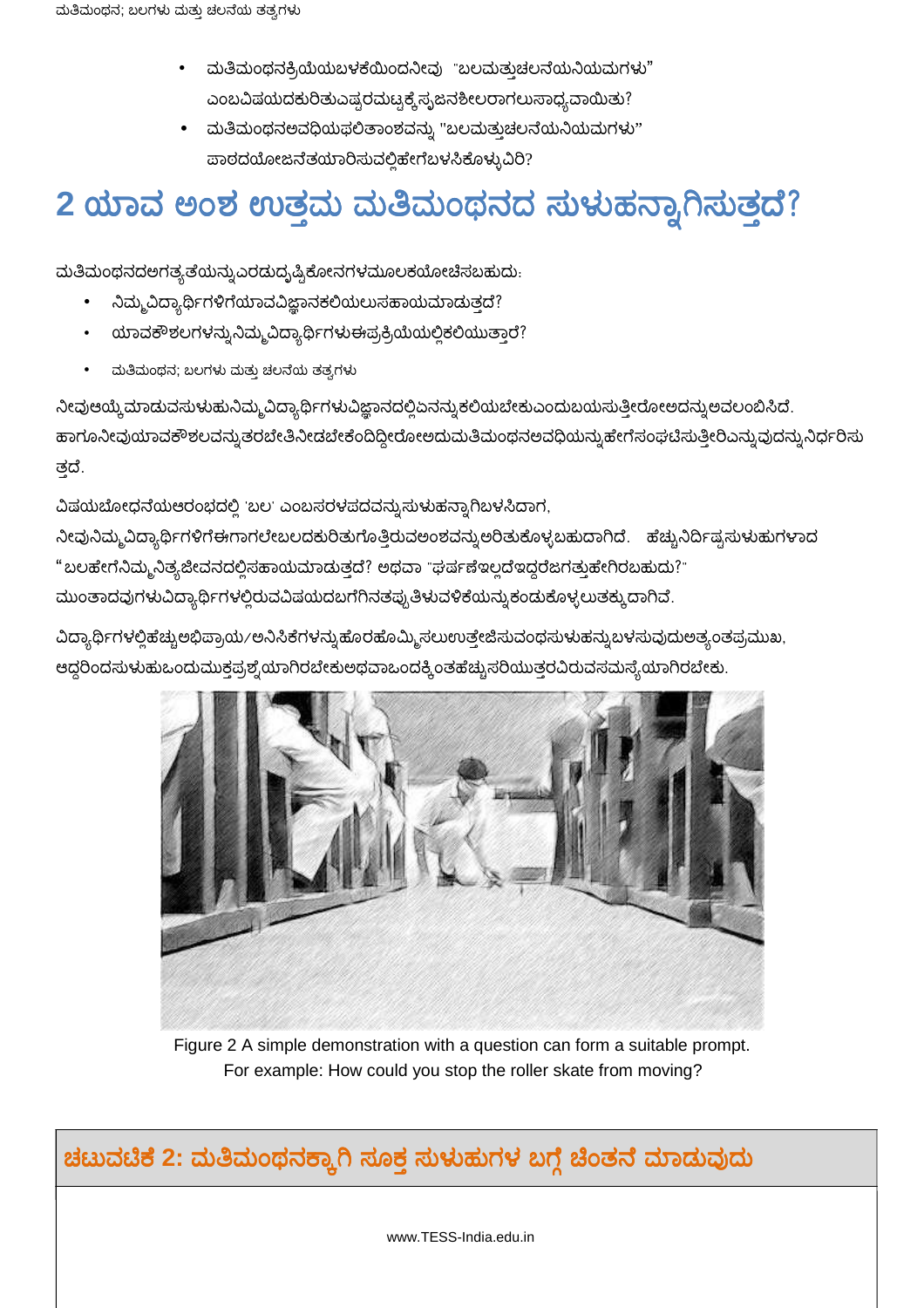ಇದುಒಂದುಯೋಜನೆಯಚಟುವಟಿಕೆಯಾಗಿದ್ದು, ಇದನ್ನುಸ್ವತಃನೀವೇಅಥವಾನಿಮ್ಮಸಹೋದ್ಯೋಗಿಶಿಕ್ಷಕರೂಂದಿಗೆನಿರ್ವಹಿಸಬಹುದು. ಈಚಟುವಟಿಕೆಯಮುಖ್ಯಉದ್ದೇಶವೆಂದರೆನಿಮಗೆಸೂಕ್ತಸುಳುಹುಗಳಬಗ್ಗೆಚಿಂತನೆಮಾಡಲುಸಹಾಯನೀಡುವುದು.

ನೆನಪಿಡಿ, ಸುಳುಹು, ಪ್ರಶ್ನೆ, ಪದ, ಹೇಳಿಕೆ, ಛಾಯಾಚಿತ್ರ, ಚಿತ್ರಪಟ, ಯಾವುದೇಆಗಿರಬಹುದು.

ಮತಿಮಂಥನಅವಧಿಯಲ್ಲಿನೀವುಉಪಯೋಗಿಸಬೇಕಾದಸುಳುಹುನೀವುನಿಮ್ಮವಿದ್ಯಾರ್ಥಿಗಳುಏನನ್ನುಕಲಿಯಬೇಕೆಂದುಅಪೇಕ್ಷಿಸುತ್ತೀರೋಅದರ ಮೇಲೆಅವಲಂಬಿತವಾಗಿರುತ್ತದೆ.

ಕೆಲವುಕಲಿಕೆಯಫಲಿತಗಳುಹೀಗಿರಬಹುದು:

- ನಿಮ್ಮವಿದ್ಯಾರ್ಥಿಗಳು "ಬಲಮತ್ತುಚಲನೆ " ಬಗ್ಗೆಏನನ್ನುತಿಳಿದಿದ್ದಾರೆಎಂಬುದನ್ನುಕಂಡುಕೊಳ್ಳುವುದು.
- ಒಂದುನಿರ್ದಿಷ್ಟವಿಷಯಾಂಶದಬಗ್ಗೆ ಆಳವಾಗಿಚಿಂತನೆಮಾಡುವುದು.
- ವಿವಿದವಿಷಯಾಂಶಮತ್ತುವಿಷಯಗಳನಡುವೆಸಂಬಂಧವನ್ನುಸ್ಥಾಪಿಸುವುದು.
- ವಿಜ್ಞಾನವನ್ನುಪ್ರತಿನಿತ್ಯದಜೀವನದೊಂದಿಗೆಸಂಬಂಧೀಕರಿಸುವುದು.
- ಪ್ರತೀಕಲಿಕಾಉತ್ಪನ್ನಕ್ಕೆನಿಮ್ಮವಿದ್ಯಾರ್ಥಿಗಳುಬಲಮತ್ತುಚಲನೆಬಗ್ಗೆವಿಸ್ತೃತವಾದರೀತಿಯಲ್ಲಿಯೋಚಿಸುವಂತೆಮಾಡುವಸು ಳುಹುನೀಡುವುದರಬಗ್ಗೆಚೆಂತನೆಮಾಡಿ.
- ನಿಮ್ಮಕೆಲಸಮುಕ್ತಾಯವಾದನಂತರ, ನಿಮ್ಮವಿಚಾರಗಳನ್ನುಸಂಪನ್ಮೂಲ 2 ರಲ್ಲಿನೀಡಿರುವಪಟ್ಟಿಗೆಹೋಲಿಸಿ.
- ಕೊನೆಯದಾಗಿ, ಮುಂದೆಈನಂತರಬೋಧಿಸಲಿರುವಪಾಠದಬಗ್ಗೆಯೋಚಿಸಿ.
- ಿಆಪಾಠದಲ್ಲಿಮತಿಮಂಥನಕ್ಕೆಬಳಸಬಹುದಾದಎರದುಉತ್ತಮಸುಳುಹುಗಳನ್ನುಯೋಜಿಸಿ.

## 3 ಮತಿಮಂಥನ ಪ್ರತಿಕ್ರಿಯೆಗಳು

#### ಮತಿಮಂಥನಪ್ರತಿಕ್ರಿಯೆಗಳನ್ನುದಾಖಲಿಸುವಹಲವಾರುವಿಧಾನಗಳಿವೆ.

<mark>ನೀವುಈಚಟುವಟಿಕೆಯಿಂದ</mark>ುನನ್ನುಅಪೇಕ್ಷಿಸುತ್ತೀರಿಎಂಬುದನ್ನುಆಧರಿಸಿನಿಮ್ಮವಿದ್ಯಾರ್ಥಿಗಳಿಗೆಮಾಹಿತಿದಾಖಲಿಸಲುಯಾವವಿಧಾನವನ್ನುಅನುಸ ರಿಸಬೇಕುಎಂಬುದನ್ನು ತಿಳಿಸಬೇಕಾಗುತ್ತದೆ.

#### ಪ್ರಕರಣ ಅಧ್ಯಯನ 1: ಶ್ರೀಮತಿ ಗುಪ್ತಾರವರು 'ಬಲ ಮತ್ತು ಚಲನೆಯ ನಿಯಮ'ಗಳು ವಿಷಯದ

#### ಮೇಲೆ ಮತಿಮಂಥನ ಕ್ಯೆಗೊಳ್ಳುತ್ತಾರೆ.

ಬಲದುತ್ತುಚಲನೆಪಾಠಮಾಡುವುದಕ್ಕಿಂತಮುಂಚೆ, ನಾನುಪ್ರಾಥಮಿಕಹಂತದವಿಜ್ಞಾನಪಠ್ಯಕ್ರಮವನ್ನುಒಮ್ಮೆಅವಲೋಕಿಸಿದೆ. ನನ್ನವಿದ್ಯಾರ್ಥಿಗಳುಬಲಗಳುಮತ್ತುಘರ್ಷಣೆಬಗ್ಗೆಅಧ್ಯಯನಮಾಡಿದ್ದಾರೆ, ಆದರೆಚಲನೆಬಗ್ಗೆಏನೂಓದಿಲ್ಲಎಂದುತಿಳಿಯಿತು. ಈವಿಷಯದಕುರಿತುಅವರುಎಷ್ಟುನೆನಪಿನಲ್ಲಿಟ್ಟುಕೊಂಡಿದ್ದಾರೆಎಂದುಅರಿಯುವುದುಉಪಯುಕ್ತಎಂದುನಾನುಮನಗಂಡೆನು. ನನ್ನತರಗತಿಯುದೊಡ್ಡದಾಗಿದ್ದರಿಂದ(ಸುಮಾರು 80 ವಿದ್ಯಾರ್ಥಿಗಳು)ಅವರನ್ನುನಾನುಎಂಟುಜನರತಂಡಗಳಾಗಿವಿಂಗಡಿಸಿದೆ. ನನ್ನಬಳಿದೊಡ್ಡಹಾಳೆಇರಲಿಲ್ಲವಾದ್ದರಿಂದ,ಎರಡುಎ-4 ಹಾಳೆಗಳನ್ನುಜೋಡಿಸಿಎ-3 ಹಾಳೆಗಳನ್ನಾಗಿಮಾಡಿದೆ. ಪ್ರತೀಗುಂಪಿಗೆಒಂದೊಂದುಹಾಳೆಯನ್ನುನೀಡಿ, "ಬಲ" ಎಂಬಪದವನ್ನುಒಂದುಅಂಚಿನಲ್ಲಿಮತ್ತು "ಘರ್ಷಣೆ" ಎಂಬಪದವನ್ನುಮತ್ತೊಂದುಅಂಚಿನಲ್ಲಿಬರೆಯುವಂತೆಸೂಚಿಸಿದೆ. ನಾನುಅವರಿಗೆಹತ್ತುನಿಮಿಷದಕಾಲಾವಕಾಶನೀಡಿ,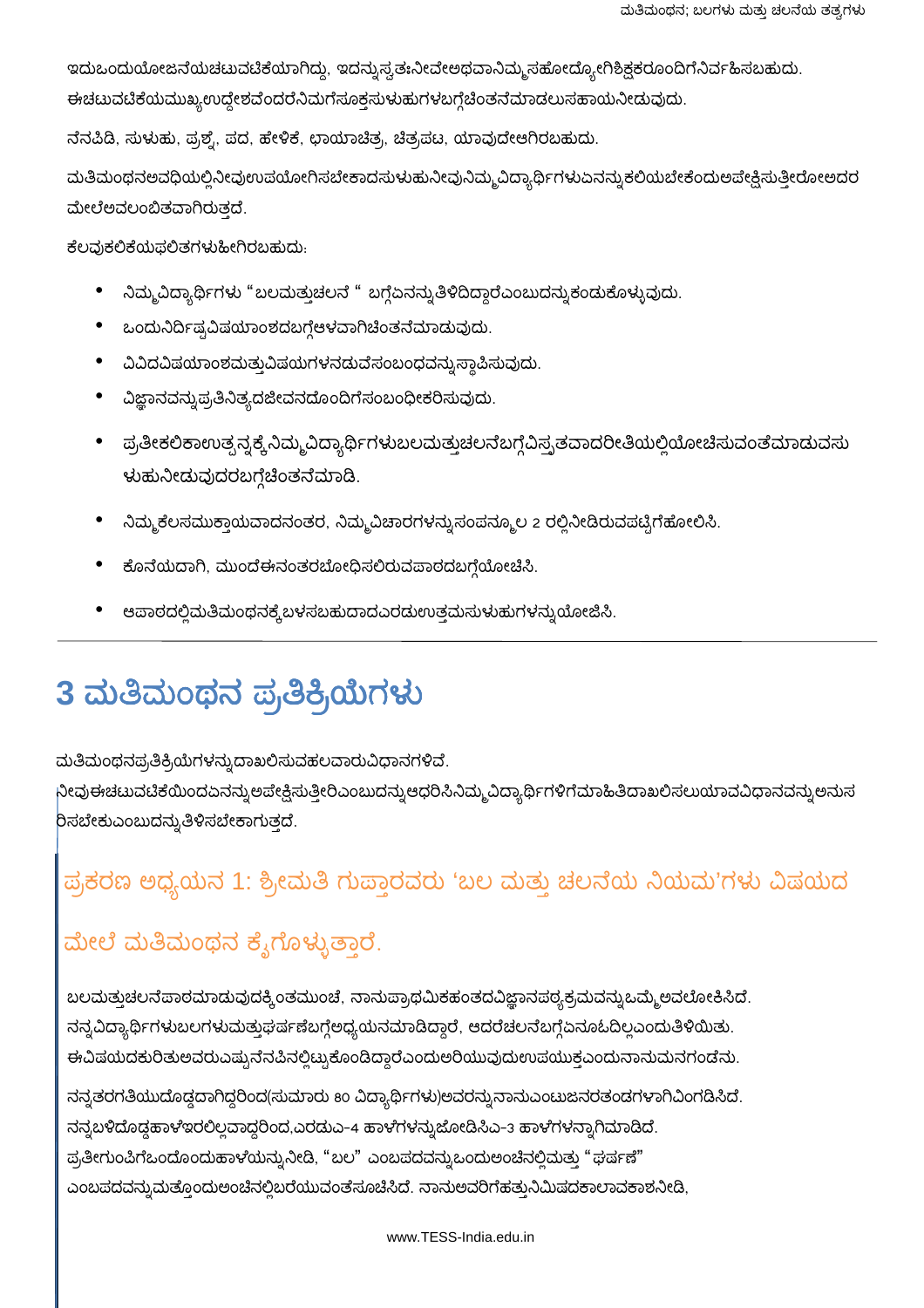ಅವರುಈಹಿಂದೆಪ್ರಾಥಮಿಕತರಗತಿಯಲ್ಲಿಓದಿರುವಈವಿಷಯಾಂಶಕ್ಕೆ ಸಂಬಂಧಪಟ್ರಂತೆಅವರಿಗೆಏನೆಲ್ಲನೆನಪಿದೆಯೋಅದನ್ನೆಲ್ಲಬರೆಯುವಂತೆಸೂಚಿ ಸಿದೆ. ಹತ್ತುನಿಮಿಷದಕಾಲಾವಧಿನಂತರನಾನುಆಹಾಳೆಗಳನ್ನುಮರಳಿಪಡೆದುಕೊಂಡೆ.

ನಂತರನಾನುಕಪ್ಪುಹಲಗೆಯಮೇಲೆ ' ಘರ್ಷಣೆಯಾವಾಗಸಹಕಾರಿಯಾಗುತ್ತದೆ?' ಮತ್ತು 'ಘರ್ಷಣೆಯುಯಾವಾಗಸಮಸ್ಯೆಯಾಗುತ್ತದೆ?' ಎಂದುಬರೆದೆ. ಪ್ರತೀತಂಡಕ್ಕೆಕೆಲವುಪೋಸ್ಸಇಟ್ನೋಟ್ಸಿ ಪ್ಗಳನ್ನು (post -i t not es) ಕೊಡಲಾಗಿತ್ತು, ಮತ್ತುನೀಡಿರುವಪ್ರಶ್ನೆಗಳಲ್ಲಿಒಂದಕ್ಕೆ ಎಷ್ಟುಸಾಧ್ಯವೋಅಷ್ಟುಉತ್ತರಗಳನ್ನುಬರೆಯಲುತಿಳಿಸಲಾಗಿತ್ತು. ಅವರುಎರಡನೇಪ್ರಶ್ನೆಗೆಮತಿಮಂಥಿಸಿಉತ್ತರಗಳನ್ನುಬರೆಯುವಾಗ, ನಾನುಮೊದಲನೇಪ್ರಶ್ನೆಯಸ್ಥಿಪ್ಗಗಳನ್ನುಗೋಡೆಗೆಅಂಟಿಸುತ್ತಿದ್ದೆ, ಇದೇಸಂದರ್ಭದಲ್ಲಿಅವರುಮಾತನಾಡಿಕೊಳ್ಳುತ್ತಿದ್ದನ್ನುಕೇಳಿಸಿಕೊಳ್ಳಲುಸಾಧ್ಯವಾಯಿತು. ಒಬ್ಬವಿದ್ಯಾರ್ಥಿ ' ಸಂಜಯ್' , ಕೆಲವುವಿಸ್ಮಯಕರವಾದಆಲೋಚನೆಗಳನ್ನುಹೊಂದಿದ್ದ. ಅವನುಸಾಮಾನ್ಯವಾಗಿಮೌನವಾಗಿರುವಹುಡುಗನಾದರೂ, ಈಚಟುವಟಿಕೆಯಲ್ಲಿಸಂತೋಷದಿಂದತೊಡಗಿಸಿಕೊಂಡಿದ.

ನೀಡಿದಕಾರ್ಯವನ್ನುಮುಗಿಸಿದಮೇಲೆ,

ನಾನುಅವರಿಗೆಗೋಡೆಯಮೇಲೆಅಂಟಿಸಿರುವಪೋಸ್ಟರ್ಗಳನ್ನುವೀಕ್ಷಿಸಲುಕೆಲವುನಿಮಿಷಗಳಸಮಯನೀಡಿದೆ. ಕೊನೆಯಲ್ಲಿನಾನುಪೋಸ್ರಇಟ್ನೋಟ್ಗಳಲ್ಲಿನಕೆಲವುಆಲೋಚನೆಗಳನ್ನುಓದಿಹೇಳಿದೆ. ಅವರುಘರ್ಷಣೆಯವಿಚಾರವುಗೊಂದಲಮಯವಾಗಿದೆಎಂದುಬಹುಬೇಗನೆಅರಿತುಕೊಂಡರು-ಕೆಲವುಸಂದರ್ಭದಲ್ಲಿಇದುಅವಶ್ಯಕವಾಗುತ್ತದೆಮತ್ತೊಂದುಸಂದರ್ಭದಲ್ಲಿಇದನ್ನುಕಡಿಮೆಮಾಡಬೇಕಾಗುತ್ತದೆ. ಇದುಘರ್ಷಣೆಯನ್ನುಕಡಿಮೆಮಾಡುವವಿಧಾನಗಳಕಂಡುಕೊಳ್ಳುವಕುರಿತುಚರ್ಚೆಯನ್ನುಪ್ರಾರಂಭಿಸಿತು.

ಮತಿಮಂಥನ; ಬಲಗಳು ಮತ್ತು ಚಲನೆಯ ತತ್ವಗಳು

ಎರಡನೇಚಟುವಟಿಕೆಅರ್ಧಸಾಗಿದಸಂದರ್ಭ,

ಯಾರೋಇಲ್ಲಿನಡೆಯುವಗದ್ದಲದಕುರಿತುದೂರುನೀಡಿದ್ದರಿಂದಶಾಲೆಯಮುಖ್ಯಶಿಕ್ಷಕರುತರಗತಿಗೆಬಂದರು.ಅವರುಕೋಪಗೊಂಡಂತಿದ್ದರು, .ನನಗೆಬಹಳಭಯವಾಯಿತು. ಆದರೆನಾನುಪೋಸ್ಸರುಗಳನ್ನುತೋರಿಸಿದಮೇಲೆ,

ನನ್ನವಿದ್ಯಾರ್ಥಿಗಳುತುಂಬಾಪರಿಶ್ರಮದಿಂದಕೆಲಸಮಾಡುತ್ತಿದ್ದಾರೆಂದುಅವರುಮನಗಂಡರು. ನಾನುಮತಿಮಂಥನದಿಂದವಿದ್ಯಾರ್ಥಿಗಳಿಗೆ

' ಘರ್ಷಣೆ' ಕುರಿತುಹೆಚ್ಚಿನವಿಷಯಗೊತ್ತಿಲ್ಲಎಂಬುದನ್ನುಕಂಡುಕೊಂಡಿರುವವಿಷಯವನ್ನುಹಾಗೂನಾನುಮರುದಿವಸಬೋಧಿಸಲಿರುವ " ನ್ಯೂಟನ್ನನಚಲನೆಯದೊದಲನೆನಿಯಮ' ಪಾಠವನ್ನುಮರುಯೋಜಿಸಲುಹೊರಟಿರುವುದನ್ನುಅವರಿಗೆವಿವರಿಸಿದೆ.

ಶ್ರೀದುತಿಗುಪ್ತಾರವರತರಗತಿಯಲ್ಲಿಚಿಕ್ಕ ಮತ್ತುದೊಡ್ಡಹಾಳೆಗಳೆರಡನ್ನೂ (ಪೋಸ್ಟ್ ಇಟ್ನೋಟ್ಸ್ಮತ್ತುಎ-3 ಅಳತೆಯಹಾಳೆಗಳು) ಮತಿಮಂಥನದಪ್ರತಿಕ್ರಿಯೆಗಳನ್ನುದಾಖಲಿಸಲುನೀಡಲಾಗಿತ್ತು.

ನೀವುಮುಂದೆಹೇಗೆನಿಮ್ಮಕಾರ್ಯವನ್ನುನಿರ್ವಹಿಸುತ್ತೀರಿಎಂಬುದನ್ನು ಆಧರಿಸಿಹಾಗೂನಿಮ್ಮಲ್ಲಿಲಭ್ಯತೆಯನ್ನಾಧರಿಸಿನೀವುಕಪ್ಪುಹಲಗೆ, ಫ್ಲಿಪ್ಬಾರ್ಟಮುಂತಾದವುಗಳನ್ನುಬಳಸಬಹುದು. ಮತಿಮಂಥನಪ್ರಕ್ರಿಯೆಯಫಲಿತಾಂಶಗಳನ್ನುಮುಂದಿನಬಳಕೆಗಾಗಿಕಾಯ್ದಿಡುವುದುಉಪಯುಕ್ತ, ಅದರಲ್ಲೂ ಇದನ್ನು ನೀವುನಿಮ್ಮ ವಿದ್ಯಾರ್ಥಿಗಳಿಗೆಒಂದುಶೀರ್ಷಿಕೆಯಕುರಿತುಏನುಗೊತ್ತಿದೆಎಂಬುದನ್ನು ಕಂಡುಕೊಳ್ಳಲುಬಯಸಿದ್ದರೆಬಹಳಉಪಯುಕ್ತ ವಾಗುತ್ತವೆ. ನೀವುಇದರಫಲಿತಾಂಶವನ್ನುಕಪ್ಪುಹಲಗೆಯಮೇಲೆದಾಖಲಿಸಿದ್ದರೆ,

ನಿಮ್ಮದೋಬ್ಯೆಲ್ನಲ್ಲಿಅದರಛಾಯಾಚಿತ್ರವನ್ನುಸೆರೆಹಿಡಿದುಮುಂದಿನಬಳಕೆಗೆಇಡಬಹುದು.

ಈದಾಖಲೆಗಳಿಂದಶೀರ್ಷಿಕೆಯಲ್ಲಿಮುಂದುವರೆದಹಾಗೆನೀವುಮತ್ತುನಿಮ್ಮವಿದ್ಯಾರ್ಥಿಗಳಿಗೆಅವರಆಲೋಚನೆಗಳುಹೇಗೆಅಭಿವೃದ್ಧಿಯಾಗುತ್ತವೆಎಂಬು ದನ್ನುನೋಡಲುಸಾಧ್ಯವಾಗುತ್ತದೆ.

## 4 ಮತಿಮಂಥನವನ್ನು ಪೂರ್ಣಗೊಳಿಸುವುದು

ಒಂದೊಮ್ಮೆಆಲೋಚನೆಗಳು (ಅಭಿಪ್ರಾಯಗಳು) ಉತ್ಪತ್ತಿಯಾದರೆ,

ಅವುಗಳನ್ನುನೀವುಹೇಗೆಉಪಯೋಗಿಸಬಹುದುಎಂಬುದನ್ನುಯೋಚಿಸುವಅವಶ್ಯಕತೆಇದೆ. ಕೇವಲವಿದ್ಯಾರ್ಥಿಗಳಆಲೋಚನೆ/

ಅಭಿಪ್ರಾಯಗಳನ್ನುಹೊರಹೊಮ್ಮಿಸಿ, ಅದರಫಲಿತಾಂಶಗಳನ್ನುಗೋಡೆಯಮೇಲೆಅಂಟಿಸಿನಿಮ್ಮವಿದ್ಯಾರ್ಥಿಗಳಪರಿಶೀಲನೆಗೆಒದಗಿಸಿದರೆಸಾಲದು.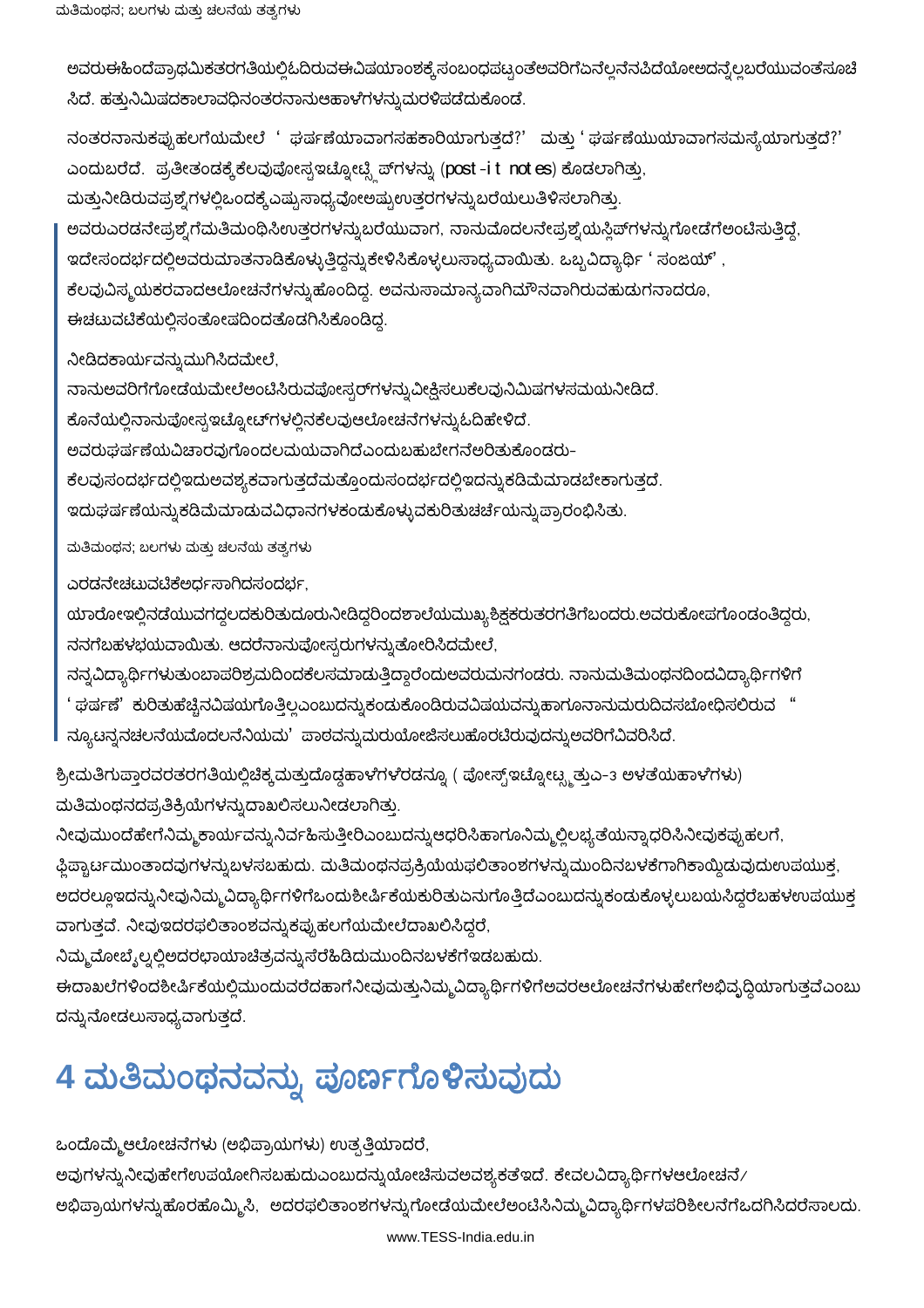ಚಟುವಟಿಕೆ 1 ರಲ್ಲಿನೀವುಗಮನಿಸಿದಹಾಗೆಈಆಲೋಚನೆಗಳನ್ನುಬಳಸುವುದರಿಂದಮುಂದುವರಿದಸ್ಳಜನಶೀಲತೆಸಾಧ್ಯವಾಗುತ್ತದೆ. ಆಚಟುವಟಿಕೆಯಲ್ಲಿನಿಮಗೆಮತಿಮಂಥನವನ್ನುಒಂದುಗೃಹಕಾರ್ಯಚಟುವಟಿಕೆಯನ್ನುವಿನ್ಯಾಸಗೊಳಿಸಲುಮತ್ತುನಿಮ್ಮಬೋಧನೆಯನ್ನುವರ್ಧಿಸಲು ಒಂದುಪ್ರಾತ್ಯಕ್ಷಿಕೆಯನ್ನೂವಿನ್ಯಾಸಿಸಲುಬಳಸಲುಕೇಳಲಾಗಿತ್ತು.

ಮತಿಮಂಥನಕ್ರಿಯೆಯನ್ನುಮುಕ್ತಾಯಗೊಳಿಸಲು, ನೀವುಉಪಯೋಗಿಸಬಹುದಾದಹಲವುವಿಧಾನಗಳಿವೆ. ನೀವುನಿಮ್ಮವಿದ್ಯಾರ್ಥಿಗಳಿಗೆಈಕೆಳಕಂಡಂತೆಮಾಡಲುಸೂಚಿಸಬಹುದು:

- ಅತೀಹೆಚ್ಚುಪ್ರಮುಖ/ಸೂಕ್ರ/ಸಮಂಜಸಎನಿಸುವಮೂರು (ಐದುಅಥವಾಹತ್ತು) ಆಲೋಚನೆ/ಅಭಿಪ್ರಾಯಗಳನ್ನುಆಯ್ಕೆಮಾಡಿ.
- ಆಲೋಚನೆಗಳಲ್ಲಿನಿರ್ದಿಷ್ಠವಿನ್ಯಾಸ∕ಪುನರಾವರ್ತನೆಗಳನ್ನುಅಥವಾಸಂಯೋಜನೆಯನ್ನುಗಮನಿಸಿ.
- ಅಭಿಪ್ರಾಯಗಳನಿಖರತೆಯನ್ನುಚರ್ಚಿಸಿ.( ಕೆಲವುಅಭಿಪ್ರಾಯಗಳುವ್ಯೆಜ್ಞಾನಿಕವಾಗಿಸಮರ್ಥನೀಯವಲ್ಲದಿದ್ದರೆಅವುಗಳನ್ನುನೀವುಸರಿಪಡಿಸಬೇಕಾಗಬಹುದು)
- ಪಟ್ಟಿತಯಾರಿಸಿ( ಅತ್ಯಂತಸರಳವಾದದ್ದುಆದರೆಅತೀಕನಿಷ್ಠಕಲ್ಪನಾತ್ಮಕಲಂಶಹೊಂದಿದ್ದು)
- ಮನೋನಕ್ಷೆಅಥವಾಪರಿಕಲ್ಪನಾನಕ್ಷೆಯನ್ನುಸೃಷ್ಟಿಸಿ (ಸಂಬಂಧಿಸಿದಘಟಕಗಳನ್ನುಪರಾಮರ್ಶಿಸಿ)
- ಪೋಸ್ಪರ್ನ್ರುಚಿತ್ರಿಸಿರಿ.
- ಧ್ವನಿತುಣುಕನ್ನುಮುದ್ರಿಸಿಕೂಳ್ಳಿ ( ಇದಕ್ಕೆ ನೀವುದೋಬ್ಯೆಲ್ಫೋನ್ಬಳಸಬಹುದು)
- ಅಂತಿಮವಾಗಿಒಪ್ಪಿಕೊಂಡಆಯ್ಕೆಯನ್ನುನಿರೂಪಿಸಲುಒಂದುಕಾರ್ಟೂನನ್ನುರಚಿಸಿ.

ಮತಿಮಂಥನ; ಬಲಗಳು ಮತ್ತು ಚಲನೆಯ ತತ್ವಗಳು

ನಿಮ್ಮವಿದ್ಯಾರ್ಥಿಗಳುಮನೋನಕ್ಷೆರಚೆಸಬೇಕುಎಂದುನೀವುಬಯಸಿದರೆ, ಉದಾಹರಣೆಗೆ, ಒಂದುಶೀರ್ಷಿಕೆಯನ್ನುಸಾರಂಶಿಸುವುದಾದರೆ, ಮತಿಮಂಥನವುಉತ್ತಮಆರಂಭಿಕಬಿಂದುವನ್ನುಒದಗಿಸಬಹುದು.

ಕಪ್ಪುಹಲಗೆಯಮೇಲೆಅಭಿಪ್ರಾಯಗಳನ್ನುಕ್ರೋಢೀಕರಿಸಿನಂತರನಿಮ್ಮವಿದ್ಯಾರ್ಥಿಗಳಿಗೆಇವುಗಳನ್ನುಮನೋನಕ್ಷೆಯಾಗಿವ್ಯವಸ್ಥೆಗೊಳಿಸಲುತಿಳಿಸಿ.

## 5 ತರಗತಿಯಲ್ಲಿ ಮತಿಮಂಥನ ಚಟುವಟಿಕೆ ನಿರ್ವಹಿಸುವುದು

ಮುಂದಿನಹಂತವೇನೆಂದರೆನಿಮ್ಮತರಗತಿಯಲ್ಲಿಮತಿಮಂಥನವನ್ನುಕ್ಕೆಗೊಳ್ಳುವುದರಕಾರ್ಯಸಾಧ್ಯತೆಗಳನ್ನುಪರಿಗಣಿಸುವುದು. ಇದರಲ್ಲಿಗಮನನೀಡಬೇಕಾದಮೂರುಪ್ರಮುಖವಾದವಿಷಯಗಳು/ಸಂಗತಿಗಳುಇವೆ.

- ಈಚಟುವಟಿಕೆಯು (ಮತಿಮಂಥನವು) ಕಲಿಕೆಗೆಸಹಾಯಮಾಡುತ್ತದೆಎಂಬುದನ್ನುಹೇಗೆದ್ಸಢೀಕರಿಸುವಿರಿ?
- ಮತಿಮಂಥನದಿಂದಬಂದಆಲೋಚನೆ/ಅಭಿಪ್ರಾಯಗಳನ್ನುಹೇಗೆಉಪಯೋಗಿಸುತ್ತೀರಿ?
- ತರಗತಿಕೊಠಡಿಯನ್ನುಹೇಗೆಸಂಘಟಿಸುತ್ತೀರಿ? ಇಡೀತರಗತಿಯಜೊತೆಒಟ್ಟಾಗಿನೀವುಕೆಲಸನಿರ್ವಹಿಸುವಿರಾ? ಅಥವಾನಿಮ್ಮವಿದ್ಯಾರ್ಥಿಗಳನ್ನುಗುಂಪುಗಳಾಗಿವಿಂಗಡಿಸುವಿರಾ? ಹಾಗಾದರೆ, ವಿದ್ಯಾರ್ಥಿಗಳಗುಂಪನ್ನುಹೇಗೆಸಂಘಟಿಸುತ್ತೀರಿ?

ಸಾಮಾನ್ಯವಾಗಿ, ಮತಿಮಂಥನಕ್ಕಾಗಿರಚೆಸುವಗುಂಪುಗಳಲ್ಲಿಲಿಂಗ, ಮತ್ತುಸಾಧನೆಗಳಲ್ಲಿವ್ಯೆವಿಧ್ಯತೆಯನ್ನುಹೊಂದಿರಬೇಕು. ಆದರೆಕೆಲವುಸಂದರ್ಭಗುಂಪುಗಳನ್ನುನಿರ್ದಿಷ್ಟಸಾಧನೆಆಧಾರಿತವಿದ್ಯಾರ್ಥಿಗಳಗುಂಪುಗಳನ್ನಾಗಿಮಾಡಬಹುದು. ಉದಾಹರಣೆಗೆಕಡಿಮೆಸಾಧನೆಮಾಡಿದಮಕ್ಕಳಿರುವಒಂದುಗುಂಪು, ಅತೀಹೆಚ್ಚಿನಸಾಧನೆಮಾಡಿದವಿದ್ಯಾರ್ಥಿಗಳಿರುವಒಂದುಗುಂಪುಇತ್ಯಾದಿ. ಈರೀತಿಯಗುಂಪುಗಳಿಗೆಸಂಕೀರ್ಣತೆಯವಿವಿಧಮಟ್ಟವುಳ್ಳಸುಳಹುಗಳನ್ನುನೀಡಿ, ವೈವಿಧ್ಯಮಯಚಟುವಟಿಕೆಗಳನ್ನುಕೂಡನೀಡಬಹುದು.

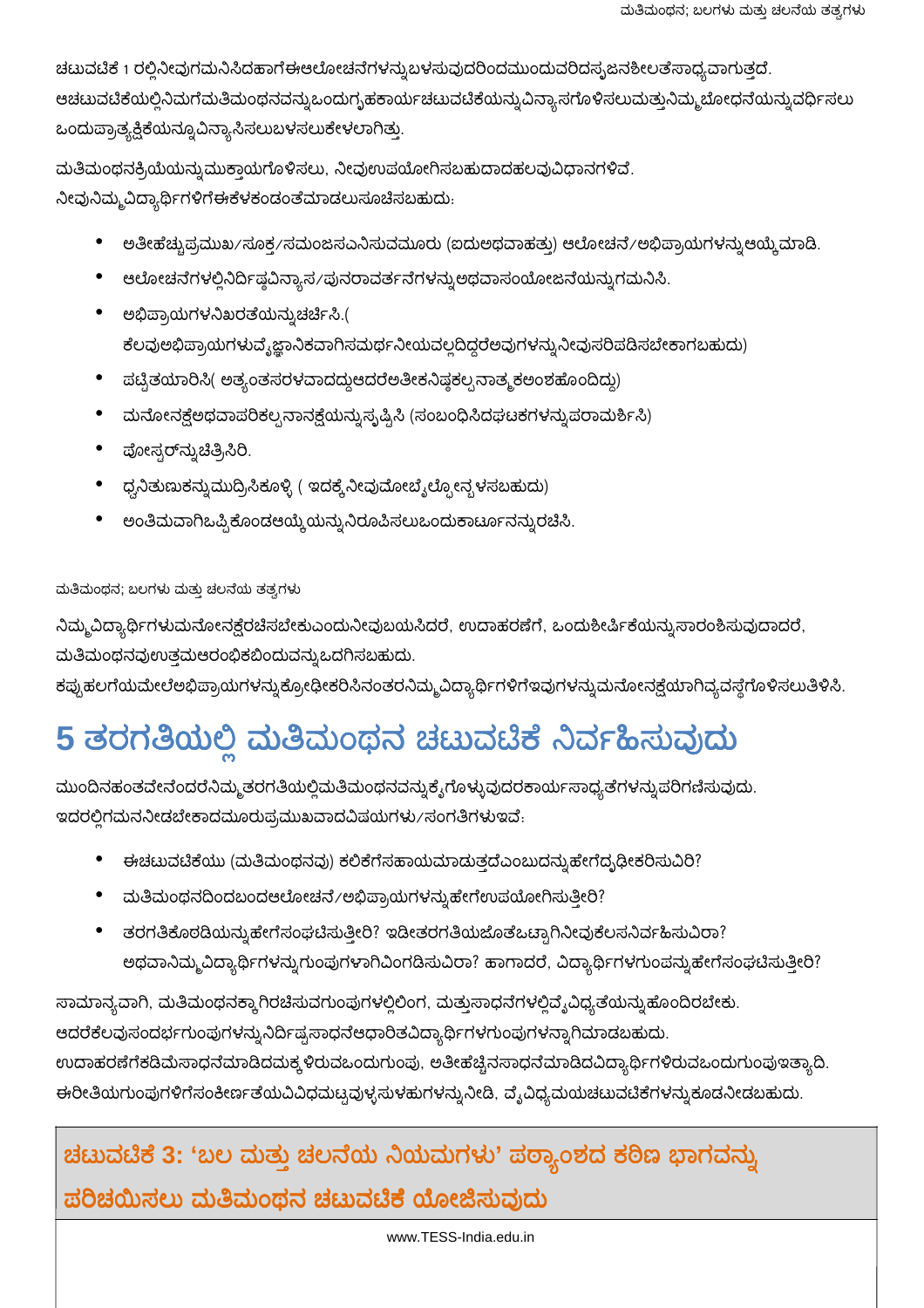ಈಚಟುವಟಿಕೆನಿಮಗೆ

<u>'ಬಲಮತ್ತುಚಲನೆಯನಿಯಮ'ಗಳಲ್ಲಿನಒಂದುಕರಿಣಭಾಗಕ್ಕೆ ಮತಿಮಂಥನಚಟುವಟಿಕೆಯನ್ನುತಯಾರಿಸಲುಸಹಾಯಮಾಡುತ್ತದೆ.</u>

ನಿಮ್ಮವಿದ್ಯಾರ್ಥಿಗಳುಬಲಮತ್ತುಚಲನೆಪಠ್ಯಾಂಶದಲ್ಲಿಕಠಿಣವೆಂದುಭಾವಿಸುವಒಂದುನಿರ್ದಿಷ್ಠವಿಷಯವನ್ನುಆಯ್ದುಕೊಳ್ಳಿ. ಉದಾಹರಣೆಗೆ, ಇದು "ಜಡತ್ವಮತ್ತುದ್ರವ್ಯರಾಶಿ, 'ಸಂವೇಗದಸಂರಕ್ಷಣೆ',(conservation of nomentum) ಅಥವಾನ್ಯೂಟನ್ನನಯಾವುದೇನಿಯಮಗಳುಆಗಿರಬಹುದು.

ನಂತರಮತಿಮಂಥನಕ್ರಿಯೆಯಿಂದನೀವುಅಪೇಕ್ಷಿಸುವಕಲಿಕಾಉತ್ಪನ್ನಗಳನ್ನು (ಫಲಗಳನ್ನು) ಬರೆಯಿರಿ. ಅವುಗಳಲ್ಲಿಒಂದುವಿದ್ಯಾರ್ಥಿಗಳುಕಲಿಯಬೇಕಾಗಿರುವಜ್ಞಾನಕ್ಕೆ ಸಂಬಂಧಪಟ್ರಿರಬೇಕು,

ಮತ್ತುಇನ್ನೊಂದುನೀವುಯಾವಕೌಶಲವನ್ನುವಿದ್ಯಾರ್ಥಿಗಳಲ್ಲಿಉತ್ತೇಜಿಸಲುಪ್ರಯತ್ನಿಸುತ್ತೀರೋಅದಕ್ಕೆ ಸಂಬಂಧಪಟ್ರಿರಬೇಕು. ಉದಾಹರಣೆಗೆ,

- ನಿಮ್ಮವಿದ್ಯಾರ್ಥಿಗಳಪ್ರಾಥಮಿಕಹಂತದಕಲಿಕೆಯಆಧಾರದಮೇಲೆಅವರಿಗೆದ್ರವ್ಯರಾಶಿಯಬಗ್ಗೆಏನುಗೊತ್ತಿದೆಹಾಗೂಏನುಅರ್ಥವಾಗಿದೆ ಎಂಬುದನ್ನುಕಂದುಹಿಡಿಯಲು.
- ನಿಮ್ಮವಿದ್ಯಾರ್ಥಿಗಳಿಗೆಪರಸ್ಪರರನ್ನುಆಲಿಸಲುಮತ್ತುಗುಂಪಿನಲ್ಲಿಸಹಕಾರಮನೋಭಾವದಿಂದಕಾರ್ಯನಿರ್ವಹಿಸಲುಅವಕಾಶಕಲ್ಪಿಸು ವುದು.

ನಿಮ್ಮವಿದ್ಯಾರ್ಥಿಗಳಿಗೆಕೊಡಬಹುದಾದಸುಳುಹಿನಬಗ್ಗೆಆಲೋಚಿಸಿ. ಚಟುವಟಿಕೆ 2 ರಲ್ಲಿನೀವುಪಟ್ಟಿಮಾಡಿದಒಂದುಆಲೋಚನೆಯನ್ನುಬಳಸಿಕೊಳ್ಳಬಹುದು. ನೀವುಆಯ್ಕೆ ಮಾಡಿದಸುಳುಹುಅವರಿಗೆಆಸಕ್ತಿದಾಯಕವಾಗುವಹಾಗೆಮತ್ತುಅವರಿಗೆಈಗಾಗಲೇತಿಳಿದಿರುವವಿಷಯದಬಗ್ಗೆಆಲೋಚಿಸಲುಪ್ರಾರಂಭಿ

ಸುತ್ತದೆಎಂಬುದನ್ನುಖಚಿತಪಡಿಸಿಕೊಳ್ಳಿ. ನಿಮ್ಮವಿದ್ಯಾರ್ಥಿಗಳಪ್ರತಿಕ್ರಿಯೆಗಳನ್ನುಹೇಗೆದಾಖಲಿಸುವಿರಿಎಂಬುದನ್ನುತೀರ್ಮಾನಿಸಿ. ನೀವು, ದೊಡ್ಡಹಾಳೆಯನ್ನುಬಳಸುವಿರೋ? ಅವರಪುಸ್ತಕಗಳನ್ನುಬಳಸುವಿರೋ? ಕಪ್ಪುಹಲಗೆಯನ್ನುಬಳಸುವಿರೋ?

ನಿಮ್ಮವಿದ್ಯಾರ್ಥಿಗಳನ್ನುತಂಡಗಳಾಗಿಹೇಗೆವಿಂಗಡಿಸುವಿರಿಎಂದುಯೋಜಿಸಿ.

ನಿಮ್ಮವಿದ್ಯಾರ್ಥಿಗಳುಏನುಮಾಡಬೇಕುಮತ್ತುಪಾಲಿಸಬೇಕಾದನಿಯಮಗಳೇನುಎಂಬುದನ್ನುಅವರಿಗೆಹೇಗೆವಿವರಿಸುವಿರಿಎಂಬುದರಕುರಿತುಆ ಲೋಚಿಸಿ. ಮತಿಮಂಥನದಈನಿಯಮಗಳನ್ನುಒಂದುಪೋಸ್ಪರ್ನಮೇಲೆಬರೆದುಪ್ರದರ್ಶಿಸಿ,

ಇದರಿಂದನಿಮಗೆಅವುಗಳನ್ನುಮೇಲಿಂದಮೇಲೆನಿಮ್ಮವಿದ್ಯಾರ್ಥಿಗಳಿಗೆಹೇಳುವಅವಶ್ಯಕತೆಇರುವುದಿಲ್ಲ.

ಕೊನೆಯದಾಗಿ, ಅವರಕಲಿಕೆಯನ್ನುಮುಂದಕ್ಕೆ ತೆಗೆದುಕೊಂಡುಹೋಗಲುಏನುಮಾಡುವಿರಿಎಂಬುದರಕುರಿತುಆಲೋಚಿಸಿ. ನಂತರಸಿಕ್ಕ ಮೊದಲನೇಅವಕಾಶದಲ್ಲಿನಿಮ್ಮಯೋಜನೆಯನ್ನುಕಾರ್ಯಗತಗೊಳಿಸಿ.

ನಿಲ್ಲಿ... ಆಲೋಚಿಸಿ

- ನಿಮ್ಮಎಲ್ಲಾವಿದ್ಯಾರ್ಥಿಗಳುಭಾಗವಹಿಸಿದ್ದರೇ?
- ಭಾಗವಹಿಸದೇಇರುವವರುಯಾರಾದರೂಇದ್ದರೇ?
- ಮುಂದಿನಬಾರಿಎಲ್ಲವಿದ್ಯಾರ್ಥಿಗಳೂಭಾಗವಹಿಸುವಹಾಗೆಹೇಗೆನೋಡಿಕೊಳ್ಳುವಿರಿ?

ಮತಿಮಂಥನವುಎಲ್ಲಾವಿದ್ಯಾರ್ಥಿಗಳು ಭಾಗವಹಿಸುವಂಥಒಂದುಚಟುವಟಿಕೆಯಾಗಿದೆ. ಇದುನಿಮಗೆಪ್ರತೀವಿದ್ಯಾರ್ಥಿಯನ್ನುಗಮನಿಸಲುಒಂದುಉತ್ತಮಅವಕಾಶವನ್ನುಒದಗಿಸಿಕೊಡುತ್ತದೆ. ಇದುವಿದ್ಯಾರ್ಥಿಗಳಿಗೆದ್ಸಢವಿಶ್ವಾಸವನ್ನುಕೊಡಬಲ್ಲುದುಮತ್ತುಇದುವಿವಿಧಸಂದರ್ಭಗಳಿಗೆಹೊಂದಿಸಿಕೊಂಡುಬಳಸಬಹುದಾದತಂತ್ರವಾಗಿದೆ. ಹೆಚ್ಚಿನಮಾಹಿತಿಗೆಪ್ರಮುಖಸಂಪನ್ಮೂಲ ' ಎಲ್ಲರನ್ನೂಒಳಗೊಳ್ಳುವುದು' ನೋಡಿ.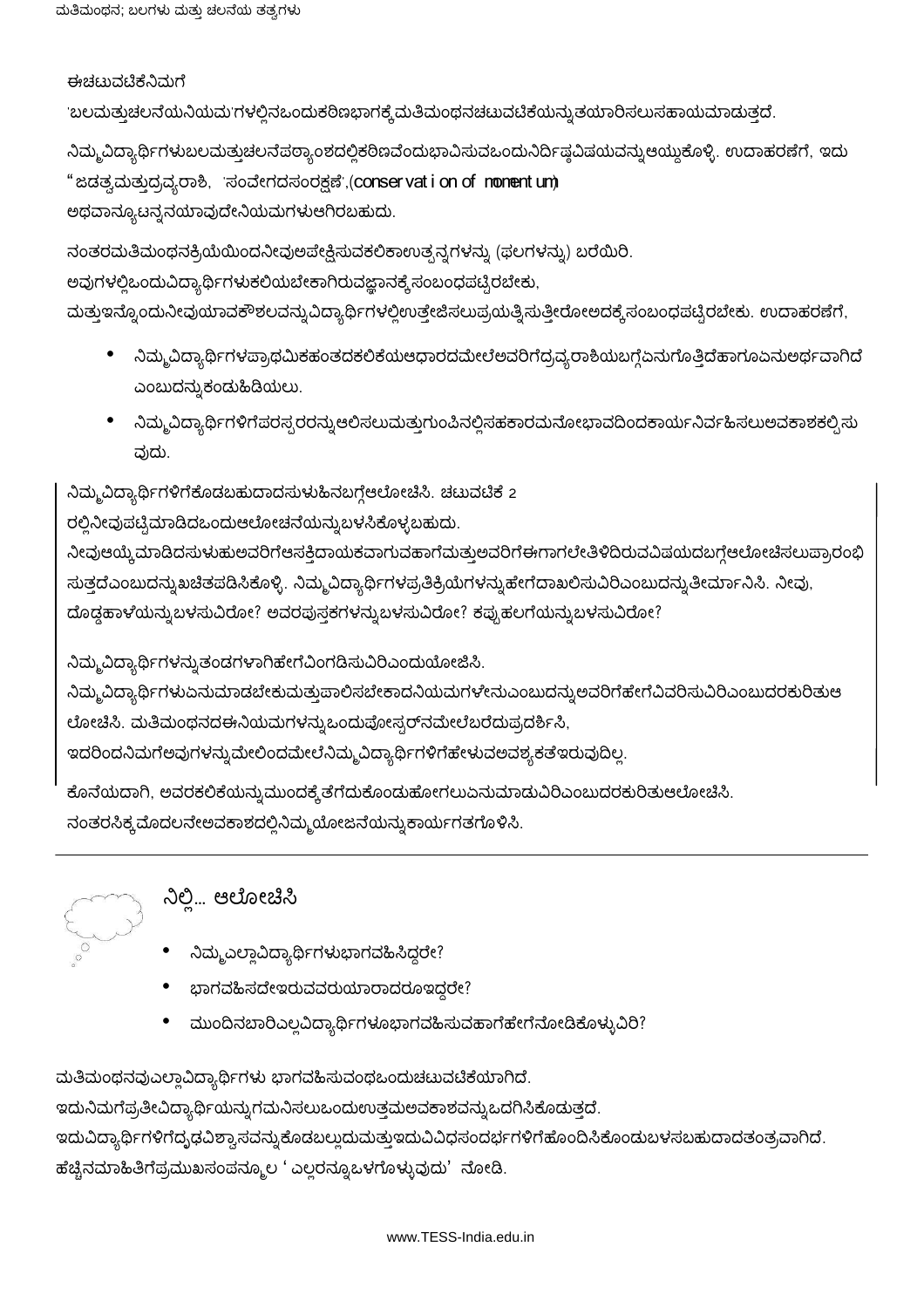ವಿಡಿಯೋ: ಎಲ್ಲರನ್ನೂ ಒಳಗೊಳ್ಳುವುದು



## 6 ಬುದ್ಧಿ ಮಂಥನ ಕ್ರಿಯೆಯ ನಿರ್ವಹಣೆಗೆ ವಿವಿಧ ಮಾರ್ಗೋಪಾಯಗಳು

ಒಬ್ಬ ಶಿಕ್ಷಕರುತಮ್ಮ ತರಗತಿಯಲ್ಲಿಮತಿಮಂಥನತಂತ್ರವನ್ನುಬಳಸಿದುದರವರದಿಯನ್ನು ಈಕೆಳಗೆಓದಿ.

### ಪ್ರಕರಣ ಅಧ್ಯಯನ 2: ಶಿಕ್ಷಕರಾದ ಪ್ರಸಾದ್ರದರು ತಾವು ನಿರ್ವಹಿಸಿದ ಪ್ರಥಮ ಮತಿಮಂಥನ ಅವಧಿಯ ಚಿಂತನೆ ಮಾಡುತಾರೆ.

ಶಿಕ್ಷಕರಾದಪ್ರಸಾದ್ರವರು 8 ನೇತರಗತಿಯವಿದ್ಯಾರ್ಥಿಗಳಿಗೆಬಲಗಳಕುರಿತುಪಾಠಬೋಧನೆಯನ್ನು ಪ್ರಾರಂಭಿಸುವವರಿದ್ದರು. ಅದಕ್ಕಾ ಗಿಅವರುಈಘಟಕದಲ್ಲಿಓದಿದಕೆಲವುವಿಚಾರಗಳನ್ನು ಮತಿಮಂಥನಅವಧಿಯನ್ನು ನಡೆಸಲುಮಾರ್ಪಡಿಸಿಅಳವಡಿಸಲುನಿರ್ಧರಿಸಿದರು. ನಾನುನನ್ನವಿದ್ಯಾರ್ಥಿಗಳನ್ನುಅವರಸಾಮಾನ್ಯದಿನನಿತ್ಯದ (ಆರು)ಗುಂಪುಗಳನ್ನಾಗಿಮಾಡಿದೆ. ಪ್ರತೀಗುಂಪಿಗೆಒಂದುಚೆಂಡನ್ನುಕೊಟ್ರೆ,

ಈಚೆಂಡನ್ನುಗುಂಪಿನಮಧ್ಯದಲ್ಲಿರುವಡೆಸ್ಕಿನಮೇಲೆಇಡಲಾಗಿತ್ತು.ಅಲ್ಲದೇಪ್ರತೀಗುಂಪಿಗೆಒಂದುದೊಡ್ಗಹಾಳೆಯನ್ನುನೀಡಿ, ಗುಂಪಿನಲ್ಲಿಒಬ್ಬರು ಬರಹಗಾರರಾಗಿ' ಕಾರ್ಯನಿರ್ವಹಿಸಲುಸ್ವ-ಇಚ್ಛೆಯಿಂದಮುಂದೆಬರಲುಹೇಳಿದೆನು. ಅವರುಕಾಗದದಮಧ್ಯಭಾಗದಲ್ಲಿ "ಬಲ" ಎಂದುಬರೆದರು.

ನಾನುಮೂರುತಂಡಗಳಿಗೆಚೆಂದುಉರುಳುವಂತೆಮಾಡಲುಸಾಧ್ಯವಿರುವಎಲ್ಲವಿಧಾನಗಳನ್ನುಆಲೋಚಿಸಲುಹೇಳಿದೆ. ಮತ್ತುಇತರಮೂರುತಂಡಗಳಿಗೆಉರುಳುತ್ತಿರುವಚೆಂಡನ್ನುನಿಲ್ಲಿಸಲುಸಾಧ್ಯವಿರುವಎಲ್ಲವಿಧಾನಗಳನ್ನುಆಲೋಚಿಸಲುತಿಳಿಸಿದೆ. ಆಗವಿದ್ಯಾರ್ಥಿಗಳುತತ್ತ್ತ್ವಣಚರ್ಚೆಯಲ್ಲಿತೊಡಗಿಸಿಕೊಂಡರು. ಈಸಂದರ್ಭಅವರುಚೆಂಡನ್ನುತಮ್ಮಆಲೋಚನೆಗಳನ್ನುಪ್ರದರ್ಶಿಸಲುಬಳಸುತ್ರ, ತಮ್ಮತಮ್ಮಲ್ಲಿಹೊಸವಿಚಾರಗಳಬಗ್ಗೆಆಲೋಚಿಸುತ್ತಸಾಕಷ್ಟುವಿಚಾರಗಳನ್ನುಮತಿಮಂಥಿಸಿದರು. ಬಹಳಷ್ಟು ' ಸುಮ್ಮನೇಕೂರುವ' ವಿದ್ಯಾರ್ಥಿಗಳೂಸಹಿತತಮ್ಮ,ಸಲಹೆಗಳನ್ನುನೀಡುತ್ತಿರುವುದನ್ನುಕಂಡುನನಗೆತುಂಬಾಸಂತೋಷವಾಯಿತು. ಆಗಾಗಕೆಲವುವಿಚಿತ್ರಸಲಹೆಗಳುಕೇಳಿಬಂದಾಗನಗೆಯೂಕೇಳುತ್ತಿತ್ತು.

ಹತ್ತುನಿಮಿಷದನಂತರ, ನಾನುಚರ್ಚೆಯನ್ನುನಿಲ್ಲಿಸಿ, ' ಈಎಲ್ಲಾಅನಿಸಿಕೆ⁄ ಅಭಿಪ್ರಾಯಗಳಲ್ಲಿನಿಮ್ಮನೆಚ್ಚಿನಅನಿಸಿಕೆಯಾವುದು? ಇದನ್ನುನೀವುನಿಮ್ಮತರಗತಿಯಉಳಿದಸ್ನೇಹಿತರಿಗೆಹೇಗೆಪ್ರದರ್ಶಿಸುವಿರಿ? ಮತ್ತುನಿಮ್ಮತಂಡದಿಂದಯಾರುಪ್ರದರ್ಶಿಸುತ್ತಾರೆ? ಎಂದುಪ್ರಶ್ನಿಸಿದೆ. ಪ್ರತೀಗುಂಪಿನಿಂದಒಬ್ಬರುಬಂದುಅದರಪ್ರಾತ್ಯಕ್ಷಿಕೆತೋರಿಸಿದರು.

ಹೀಗಾಗಿನಮಗೆಚೆಂಡನ್ನುಹೇಗೆಉರುಳುವಂತೆಮಾಡಬಹುದುಮತ್ತುಅದನ್ನುಹೇಗೆನಿಲ್ಲಿಸಬಹುದುಎಂಬುದಕ್ಕೆ ಮೂರುಬೇರೆಬೇರೆಉದಾಹರಣೆಗಳು ದೊರೆತಂತಾಯಿತು.

ಅವರನ್ನುಪುನಃಅವರವರಗುಂಪಿಗೆಕಳುಹಿಸಿ, "ನಿಮ್ಮಮತಿಮಂಥನದಪಟ್ಟಿಯನ್ನುನೋಡಿ, ನೀಡಿದಪ್ರಾತ್ಯಕ್ಷಿಕೆಗಳಬಗ್ಗೆಯೋಚಿಸಿ, ನಂತರನೀವುನೀಡಿದಸಲಹೆ/ಆಲೋಚನೆಗಳಲ್ಲದರಲ್ಲೂಸಾಮಾನ್ಯವಾಗಿರುವುದುಏನುಎಂದುತೀರ್ಮಾನಿಸಿ', ಎಂದುಹೇಳಿದೆನು. ನಂತರಪ್ರತೀತಂಡಕ್ಕೆ ಅವರನಿರ್ಣಯವನ್ನು ಕೇಳಿದೆನುಹಾಗೂಈನಿರ್ಣಯಗಳನ್ನು (ಚೆಂದುಬಲಪ್ರಯೋಗದಕಾರಣದಿಂದಚಲಿಸಲುಪ್ರಾರಂಬಿಸುತ್ತಿತ್ತುಅಥವಾಚಲಿಸುವುದನ್ನುನಿಲ್ಲಿಸುತ್ತಿತು) ನಾನುಪೋಸ್ಪರ್ನಮೇಲೆರಚಿಸಿದಬಲಗಳಚಿತ್ರಕ್ಕೆ ಸಂಬಂಧಕಲ್ಪಿಸಿದೆ.

ಈಮತಿಮಂಥನಚಟುವಟಿಕೆಯುಮುಕ್ತಾಯದಹಂತಕ್ಕೆ ಬಂದಿತು, ಆದರೆವಿದ್ಯಾರ್ಥಿಗಳುನ್ಯೂಟನ್ನನದೊದಲನೇನಿಯಮವನ್ನುನಿಜವಾಗಿಅರ್ಥಮಾಡಿಕೊಂಡಿದ್ದಾರೆಎಂದುನನ್ನಲ್ಲಿಆತ್ಮ್ರವಿಶ್ವಾಸಬಂದಿತು. www.TESS-India.edu.in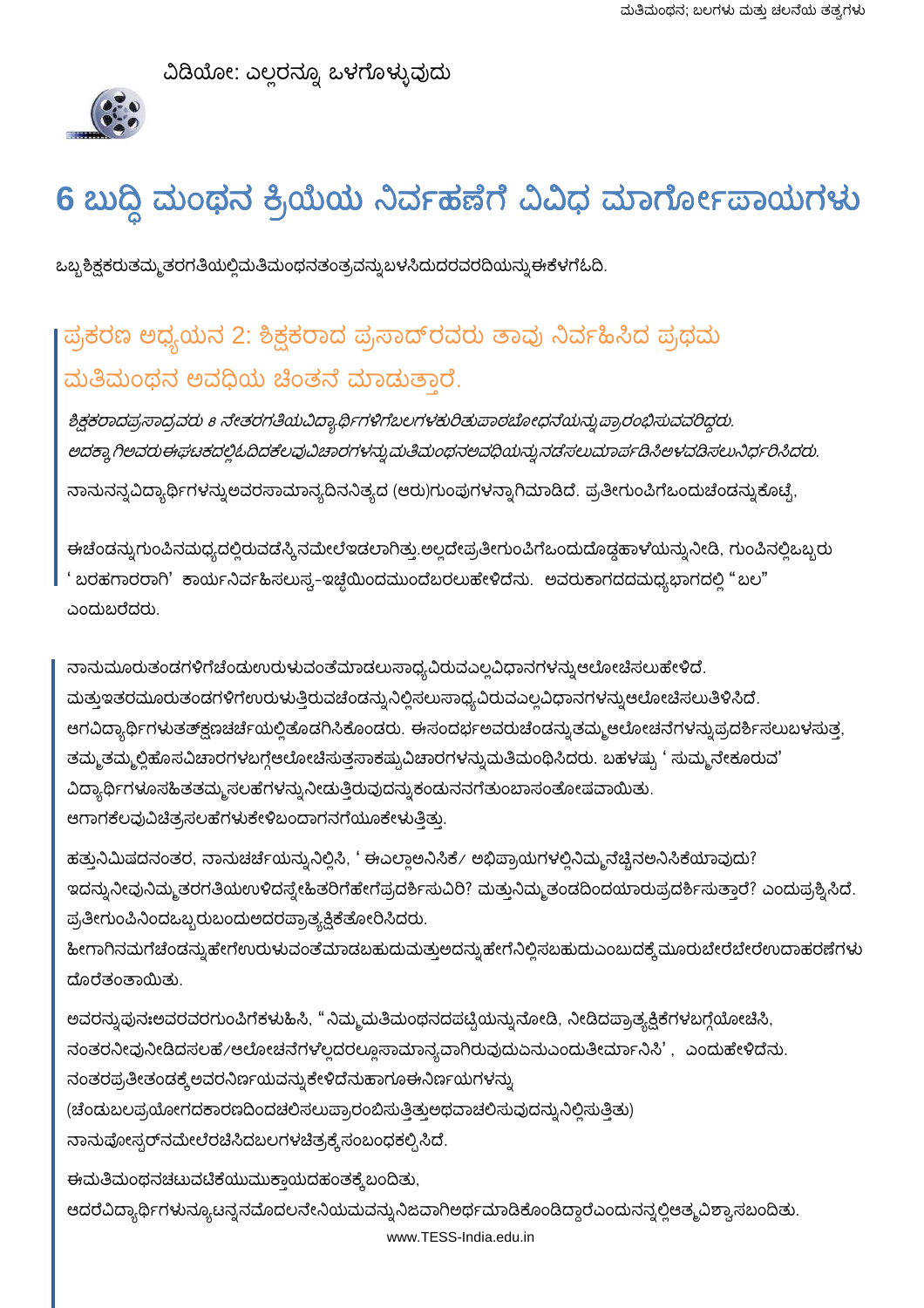ನಾನುಅವರುಬಳಸಿದಹಾಳೆಯನ್ನುಮುಂದುಗಡೆಗೆತರಲುಹೇಳಿದೆ,

-ಮತಿಮಂಥನದಪಟ್ಟಿಗಳನ್ನುನಂತರದವೀಕ್ಷಣೆಗೆಬೇಕಾಗಬಹುದುಎಂಬದ್ಭಷ್ಟಿಯಿಂದಗೋಡೆಗಳಮೇಲೆಸೇರಿಸಿದೆವು. ಅವರಪ್ರತಿಕ್ರಿಯೆಗಳುಅಷ್ಟುಸೃಜನಾತ್ಮಕವಾಗಿದ್ದುದುನನಗೆಮೆಚ್ಚುಗೆಯಾಯಿತು.

<u>ಶಿಕ್ಷಕಪ್ರಸಾದ್ರವರುಈಘಟಕದಿಂದಒಂದುವಿಚಾರವನ್ನುಆಯ್ದಅದನ್ನುತಮ್ಮಬೋಧನೆಯಲ್ಲಿಅಳವಡಿಸಿಕೊಂಡರು.</u> ಬಹಳಷ್ಟುಯಶಸ್ವೀಶಿಕ್ಷಕರುಈರೀತಿಇತರಪಾಠಗಳಲ್ಲಿಅಥವಾಸಂದರ್ಭಗಳಲ್ಲಿಬಳಸಲಾಗುತ್ತಿರುವತಂತ್ರಗಳನ್ನುಎರವಲುಪಡೆದುಅಥವಾಮಾರ್ಪಡಿ ಸಿತಮ್ಮತರಗತಿಗಳಲ್ಲಿಅಳವಡಿಸುವಸಾಮರ್ಥ್ಯಹೊಂದಿರುತ್ತಾರೆ.

ಮತಿಮಂಥನಕ್ರಿಯೆಯನಂತರನಡೆಯುವಚರ್ಚೆಯುವಿದ್ಯಾರ್ಥಿಕಲಿಕೆಗೆಬಹಳಸಹಾಯಕವಾಗುತ್ತದೆಏಕೆಂದರೇವಿದ್ಯಾರ್ಥಿಗಳುಶ್ರಿಕ್ಷಕರವಿವರಣೆಯ ಮೇಲೆಅವಲಂಬಿತರಾಗದೇ, ತಮ್ಮತಮ್ಮೊಳಗೇಕಾರ್ಯನಿರ್ವಹಿಸಿಉತ್ತರಗಳನ್ನುರಚಿಸುತ್ತಾರೆ( ಕಟ್ರುತ್ತಾರೆ).

#### 7 ಸಾರಾಂಶ

ಈಘಟಕವುನಿಮಗೆಹಾಗೂನಿಮ್ಮವಿದ್ಯಾರ್ಥಿಗಳಿಗೆಸ್ಳಜನಾತ್ಮಕಯೋಚನಾಕೌಶಲವನ್ನುಬೆಂಬಲಿಸುವಒಂದುತಂತ್ರವನ್ನುಒದಗಿಸಲುಪ್ರಯತ್ನಪಟ್ಟಿದೆ . ಈತಂತ್ರವುನಿಮ್ಮವಿದ್ಯಾರ್ಥಿಗಳಆಲೋಚನೆಗಳುಮತ್ತುಪೂರ್ವಜ್ಞಾನವನ್ನುಕಂಡುಕೋಳ್ಳಲುಸಹಾಮಾಡುತ್ತದೆ. ಈತಂತ್ರವನ್ನೇನಾವು " ಮತಿಮಂಥನ" ಎನ್ನುತ್ತೇವೆ.

ಮತಿಮಂಥನವನ್ನುಯಾವುದೇಶೀರ್ಷಿಕೆಯಲ್ಲಿನವಿಜ್ಞಾನಕಲಿಕೆಗೆಸಹಾಯಮಾಡಲುಬಳಸಬಹುದು. ಅದರಲ್ಲೂನಿರ್ದಿಷ್ಕವಾಗಿಇದನ್ನುಈಗಾಗಲೇಕಲಿತಿರುವವಿಷಯದಪುನರಾವಲೋಕನಮಾಡಲುಬಳಸಬಹುದಾಗಿದೆ. ಮತ್ತುಎಲ್ಲಾವಿದ್ಯಾರ್ಥಿಗಳನ್ನುಪಾಠಬೋಧನೆಯಲ್ಲಿಸಕ್ರಿಯವಾಗಿತೊಡಗಿಸಿಕೊಳ್ಳಲುಹಾಗೂ ' ಕಲಿಕೆಗಾಗಿಮಾತು' ತಂತ್ರವನ್ನುಉತ್ತೇಜಿಸಲುಸಹಕಾರಿಯಾಗುತ್ತದೆ.

ಈತಂತ್ರದಪ್ರಮುಖಅಂಶಗಳುಯಾಧ್ರುದೆಂದರೆ.

- ಮತಿಮಂಥನ; ಬಲಗಳು ಮತ್ತು ಚಲನೆಯ ತತ್ವಗಳು
- ಸೂಕ್ತವಾದಸುಳುಹುವಿನಬಗ್ಗೆಚೆಂತನೆಮಾಡುವುದು.
- ಪ್ರತಿಕ್ರಿಯೆಯನ್ನುಹೇಗೆದಾಖಲಿಸುವುದುಎಂಬುದರಬಗ್ಗೆಯೋಜಿಸುವುದು.
- ಮುಂದಿನಹಂತದವಿಜ್ಞಾನಕಲಿಕೆಯನ್ನುಬೆಂಬಲಿಸಲುಪ್ರತಿಕ್ರಿಯೆಗಳನ್ನುಯಾವರೀತಿಬಳಸಬಹುದುಎಂಬುದರಬಗ್ಗೆಯೋಜಿಸುವುದು.

## ಸಂಪನ್ಮೂಲಗಳು

#### ಸಂಪನ್ಮೂಲ 1: ಕಲಿಕೆಗಾಗಿ ಮಾತು

#### ಕಲಿಕೆಗಾಗಿ ಮಾತು ಏಕೆ ಪ್ರಾಮುಖ್ಯತೆ ಹೊಂದಿದೆ?

ಮಾತುಎಂಬುಧುದುವಾನವನವಿಕಸನದಒಂದುಬಾಗವಾಗಿದೆ. ಇದುಮಾನವನಿಗೆಆಲೋಚಿಸಲು. ಕಲಿಯಲುಮತ್ತುಜಗತ್ತನ್ನುಅರ್ಥಮಾಡಿಕೊಳ್ಳಲುಸಹಾಯಮಾಡುತ್ತದೆ. ಜನರುತರ್ಕಶಕ್ತಿ, ಜ್ಞಾನಹಾಗೂತಿಳುವಳಿಕೆಗಳನ್ನುವಿಕಸನಗೊಳಿಸಲುಭಾಷೆಯನ್ನುಒಂದುಸಾಧನವಾಗಿಉಪಯೋಗಿಸುತ್ತಾರೆ. ಆದ್ದರಿಂದ,ವಿದ್ಯಾರ್ಥಿಗಳಮಾತನ್ನುಕಲಿಕೆಯಅನುಭವದಭಾಗವಾಗಿಪರಿವರ್ತಿಸಿಹಾಗೂಪರಿಗಣಿಸಿ, ಮಾತನಾಡಲುಪ್ರೋತ್ಸಾಹಿಸಿದರೆಅವರಶ್ಶೆಕ್ಷಣಿಕಪ್ರಗತಿಯನ್ನುಹೆಚ್ಚಿಸಿದಂತಾಗುತ್ತದೆ. ಕಲಿಯಲ್ಪಡುತ್ತಿರುವಸಂಗತಿಗಳು/ವಿಚಾರಗಳಬಗ್ಗೆಮಾತನಾಡುವುದುಎಂದರೆ.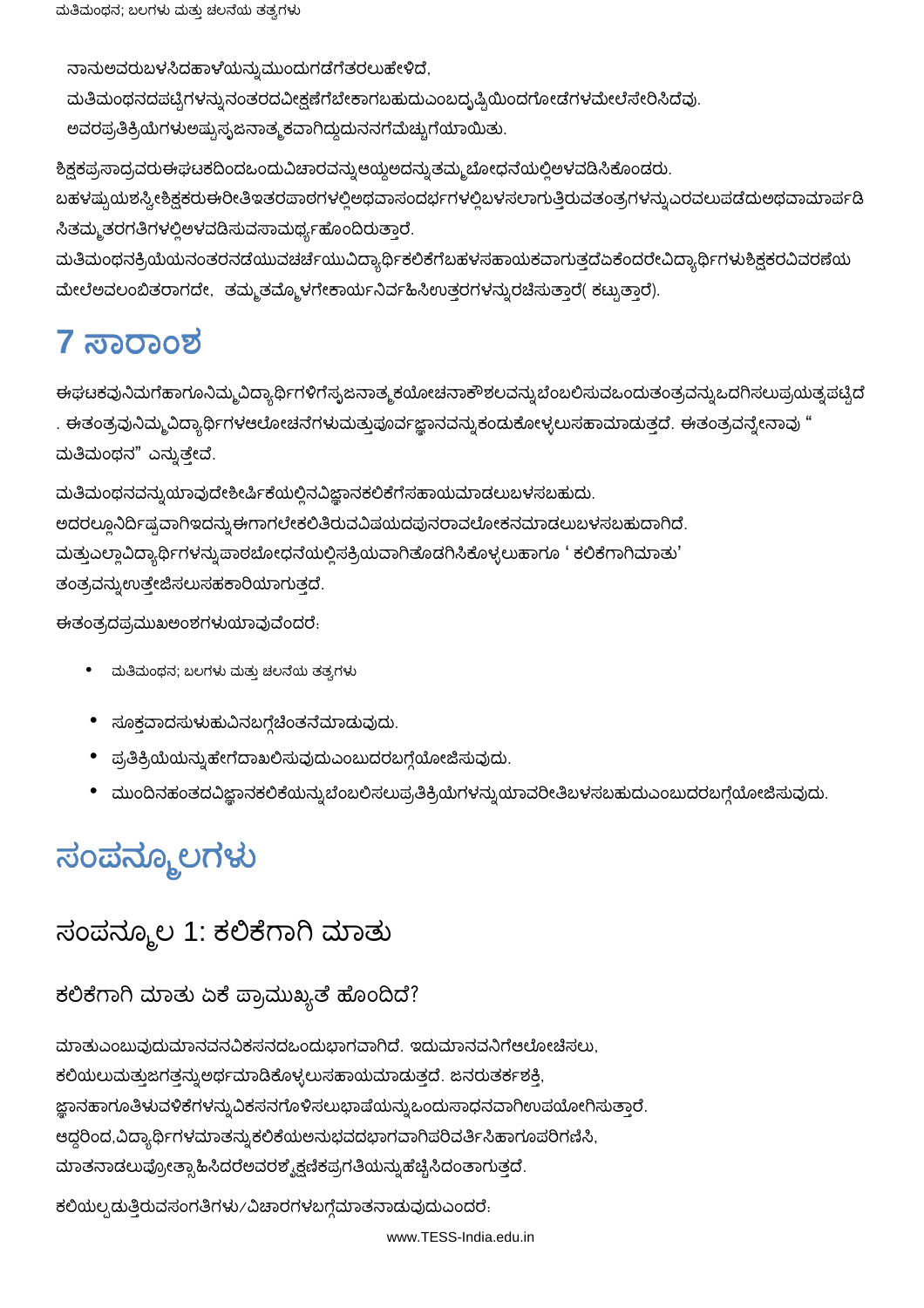- ಆಸಂಗತಿ∕ವಿಚಾರಗಳಪರಿಶೋಧನೆಯಾಗಬೇಕು
- ತರ್ಕಶಕ್ತಿ/ವಿದೇಚನೆಶಕ್ತಿಯವಿಕಾಸಮತ್ತುಸಂಘಟನೆಯಾಗಬೇಕು
- ಅಷ್ರಕ್ಕೂ,ವಿದ್ಯಾರ್ಥಿಗಳುಹೆಚ್ಚುಕಲಿಯಬೇಕು  $\bullet$

ತರಗತಿಯಲ್ಲಿನಾವುವಿದ್ಯಾರ್ಥಿಗಳಮಾತನ್ನುಹಲವುರೀತಿಗಳಲ್ಲಿಅಂದರೆ, ಇದನ್ನುಕಂಠಪಾಠದಿಂದಹಿಡಿದುಉನ್ನತಮಟ್ಟದಚರ್ಚೆಯಲ್ಲಿಯೂಬಳಸಬಹುದು.

ಸಾಂಪ್ರದಾಯಿಕತರಗತಿಯಲ್ಲಿಶಿಕ್ಷಕರಮಾತೇಹೆಚ್ಚುಪ್ರಭಾವಶಾಲಿಯಾಗಿತ್ತುಹಾಗೂವಿದ್ಯಾರ್ಥಿಗಳಮಾತುಮತ್ತುಜ್ಞಾನಕ್ಕಿಂತಹೆಚ್ಚಿನಬೆಲೆಯನ್ನು ಹೊಂದಿತ್ತು. ಆದಾಗ್ಯೂ, ತರಗತಿಯಲ್ಲಿಕಲಿಕೆಗಾಗಿಮಾತನ್ನುಬಳಸಲುಪಾಠಗಳನ್ನುವಿಶಿಷ್ಟರೀತಿಯಲ್ಲಿಯೋಜಿಸಬೇಕಾಗುತ್ತದೆ. ಈಪಾಠಗಳಲ್ಲಿವಿದ್ಯಾರ್ಥಿಗಳುಈಗಕಲಿಯುತ್ತಿರುವುದನ್ನುತಮ್ಮಪೂರ್ವಜ್ಞಾನದೊಂದಿಗೆಸಂಪರ್ಕಸಾಧಿಸುತ್ತಹೆಚ್ಚುಮಾತನಾಡುತ್ತಹೆಚ್ಚುಕಲಿಯುವಂ ತೆಯೋಜಿಸಬೇಕಾಗುತ್ತದೆ. ಇದುಶಿಕ್ಷಕರುಮತ್ತುವಿದ್ಯಾರ್ಥಿಗಳನಡುವಿನಪ್ರಶ್ನೋತ್ತರಅವಧಿಮಾತ್ರವಾಗಿರುವುದಿಲ್ಲ. ಇಲ್ಲಿವಿದ್ಯಾರ್ಥಿಗಳದೇಆದಭಾಷೆ, ವಿಚಾರಗಳು, ತರ್ಕಮತ್ತುಆಸಕ್ತಿಗಳಿಗೆಹೆಚ್ಚಿನಸಮಯವನ್ನುನೀಡಲಾಗುತ್ತದೆ. ಬಹುತೇಕಎಲ್ಲರಿಗೂತಮಗೆಕಠಿಣವೆನಿಸಿದವಿಷಯದಕುರಿತಾಗಲೀಅಥವಾಏನಾದರೂವಿಷಯವನ್ನುತಿಳಿದುಕೊಳ್ಳಬೇಕೆಂದರೇಇತರರೊಂದಿಗೆಮಾ ತನಾಡಬೇಕುಎಂದೆನಿಸುವುದುಒಂದುಸಹಜಪ್ರವೃತ್ತಿ. ಶಿಕ್ಷಕರುವಿದ್ಯಾರ್ಥಿಗಳಈಸಹಜಪ್ರವೃತ್ತಿಯನ್ನುಬಳಸಿಕೊಂಡುಸುಯೋಜಿತ ' ಕಲಿಕೆಗಾಗಿಮಾತು' ಚಟುವಟಿಕೆಗಳನ್ನುಹಮ್ಮಿಕೊಳ್ಳಬೇಕು.

#### ತರಗತಿಯಲ್ಲಿ ಕಲಿಕೆಗಾಗಿ ಮಾತು ಚಟುವಟಿಕೆಯನ್ನು ಯೋಜಿಸುವುದು

ಮಾತನಾಡುವಚಟುವಟಿಕೆಗಳನ್ನುಸಾಹಿತ್ಯಮತ್ತುಶಬ್ಧಭಂಡಾರಬೆಳೆಸುವಪಾಠಗಳಿಗೆಮಾತ್ರಯೋಜಿಸಬೇಕೆಂದೇನಿಲ್ಲ, ಇವುಗಳನ್ನುಗಣಿತ, ವಿಜ್ಞಾನಮತ್ತುಇತರವಿಷಯಗಳಿಗೂಯೋಜಿಸಬಹುದು. ಇದನ್ನುಇಡೀತರಗತಿಚಟುವಟಿಕೆ, ಜೋಡಿಅಥವಾತಂಡಚಟುವಟಿಕೆ, ಹೊರಾಂಗಣಚಟುವಟಿಕೆ, ಪಾತ್ರಅಭಿನಯ, ಬರವಣಿಗೆ, ಓದುವಿಕೆ, ಪ್ರಾಯೋಗಿಕತನಿಖೆಮತ್ತುಸ್ಸಜನಶೀಲಕಾರ್ಯಚಟುವಟಿಕೆ, ಮುಂತಾದವುಗಳನ್ನಾಗಿಯೋಜಿಸಬಹುದು.

ಮತಿಮಂಥನ; ಬಲಗಳು ಮತ್ತು ಚಲನೆಯ ತತ್ವಗಳು

ಚಟುವಟಿಕೆಯಲ್ಲಿವಿದ್ಯಾರ್ಥಿಗಳಹಿಂದಿನಅನುಭವಗಳಮೇಲೆಜ್ಞಾನವನ್ನುಕಟ್ಟುವರೀತಿಯಲ್ಲಿದ್ದರೆಹಾಗೂಸಂತಸದಾಯಕವಾಗಿದ್ದರೆ, ಸೀಮಿತಭಾಷಾಹಾಗೂಗಣಿತಕೌಶಲಗಳನ್ನುಹೊಂದಿರುವಚಿಕ್ಕವಯಸ್ಸಿನಮಕ್ಕಳೂಕೂಡಉನ್ನತಸ್ತರದಆಲೋಚನಾಕೌಶಲಗಳನ್ನುಪ್ರದರ್ಶಿಸಲು ಸಾಧ್ಯವಾಗುತ್ತದೆ. ಉದಾಹರಣೆಗೆ, ವಿದ್ಯಾರ್ಥಿಗಳುಯಾವುದೇಕಥೆಯಬಗ್ಗೆ, ಛಾಯಾಚಿತ್ರದಲ್ಲಿನಪ್ರಾಣಿಅಥವಾಆಕಾರದಬಗ್ಗೆ, ನೈಜವಸ್ತುಗಳುಅಥವಾಅದರಚಿತ್ರಗಳಬಗ್ಗೆಉಾಹೆಮಾಡಬಹುದು/ ಮುನ್ಸೂಚಿಸಬಹುದು.

ಅದೇರೀತಿವಿದ್ಯಾರ್ಥಿಗಳುಪಾತ್ರಾಭಿನಯದಲ್ಲಿಬರುವಅಥವಾಬೊಂಬೆಯಾಟದಲ್ಲಿಬರುವಪಾತ್ರಗಳುಎದುರಿಸುತ್ತಿರುವಸಮಸ್ಯೆಗಳಕುರಿತುಸಲಹೆಮ ತ್ತುಪರಿಹಾರಗಳನ್ನುಸೂಚಿಸಬಹುದು.

ನಿಮ್ಮವಿದ್ಯಾರ್ಥಿಗಳುಏನನ್ನುಕಲಿಯಬೇಕುಮತ್ತುಚಿಂತನೆಮಾಡಬೇಕೋ, ಯಾವರೀತಿಯಮಾತುಗಾರಿಕೆಯನ್ನುಬೆಳಸಿಕೊಳ್ಳಬೇಕೋ, ಅದಕ್ಕೆ ಪೂರಕವಾಗಿನಿಮ್ಮಪಾಠವನ್ನುಯೋಜಿಸಿ.ಕೆಲವುಮಾತುಗಳುಪರಿಶೋಧನಾತ್ಮಕವಾಗಿರಬಹುದು. ಉದಾಹರಣೆಗೆ, "ಮುಂದೆಏನಾಗಬಹುದು?" "ಇದನ್ನೇನಾದರೂಈಹಿಂದೆಗಮನಿಸಿದ್ದೀರಾ?" ' ಇದೇನಾಗಿರಬಹುದು?' ಅಥವಾ" ಅದುಹೀಗೇಯೇದಿಕಿದೆಎಂದುನೀನುಭಾವಿಸುತ್ತೀ?" ಇತ್ಯಾದಿ,. ಇನ್ನೂಕೆಲವುಮಾತುಗಳುಹೆಚ್ಚುವಿಶ್ಲೇಷಣಾತ್ಮಕವಾಗಿರುತ್ತವೆ, ಉದಾಹರಣೆಗೆಆಲೋಚನೆಗಳು, ಪುರಾವೆಗಳುಮತ್ತುಸಲಹೆಗಳಮೌಲ್ಯನಿರ್ಧರಿಸುವಂಥಮಾತುಗಳು.

ಸಂಭಾಷಣೆ/ ಮಾತುಕತೆಯನ್ನುಆಸಕ್ತಿದಾಯಕ,

ಸಂತಸದಾಯಕಮತ್ತುಎಲ್ಲಾವಿದ್ಯಾರ್ಥಿಗಳೂಸಂಭಾಷಣೆಯಲ್ಲಿತೊಡಗಲುಸಾಧ್ಯವಾಗುವಂತೆಮಾಡಿ. ವಿದ್ಯಾರ್ಥಿಗಳುಯಾವುದೇಭಯವಿಲ್ಲದೆ, ಅಂಜಿಕೆಇಲ್ಲದೆ, ತಪ್ಪಾಗಿಹೇಳಿದೆಎಂಬಭಾವವಿಲ್ಲದೆಅವರುಮುಕ್ತವಾಗಿ, ನಿರಾತಂಕವಾಗಿ, ತಮ್ಮಲನಿಸಿಕೆಯನ್ನುವ್ಯಕ್ತಪಡಿಸಲುಅನುವುಮಾಡಿಕೊಡಬೇಕಾದುದುಅಗತ್ಯವಾಗಿದೆ.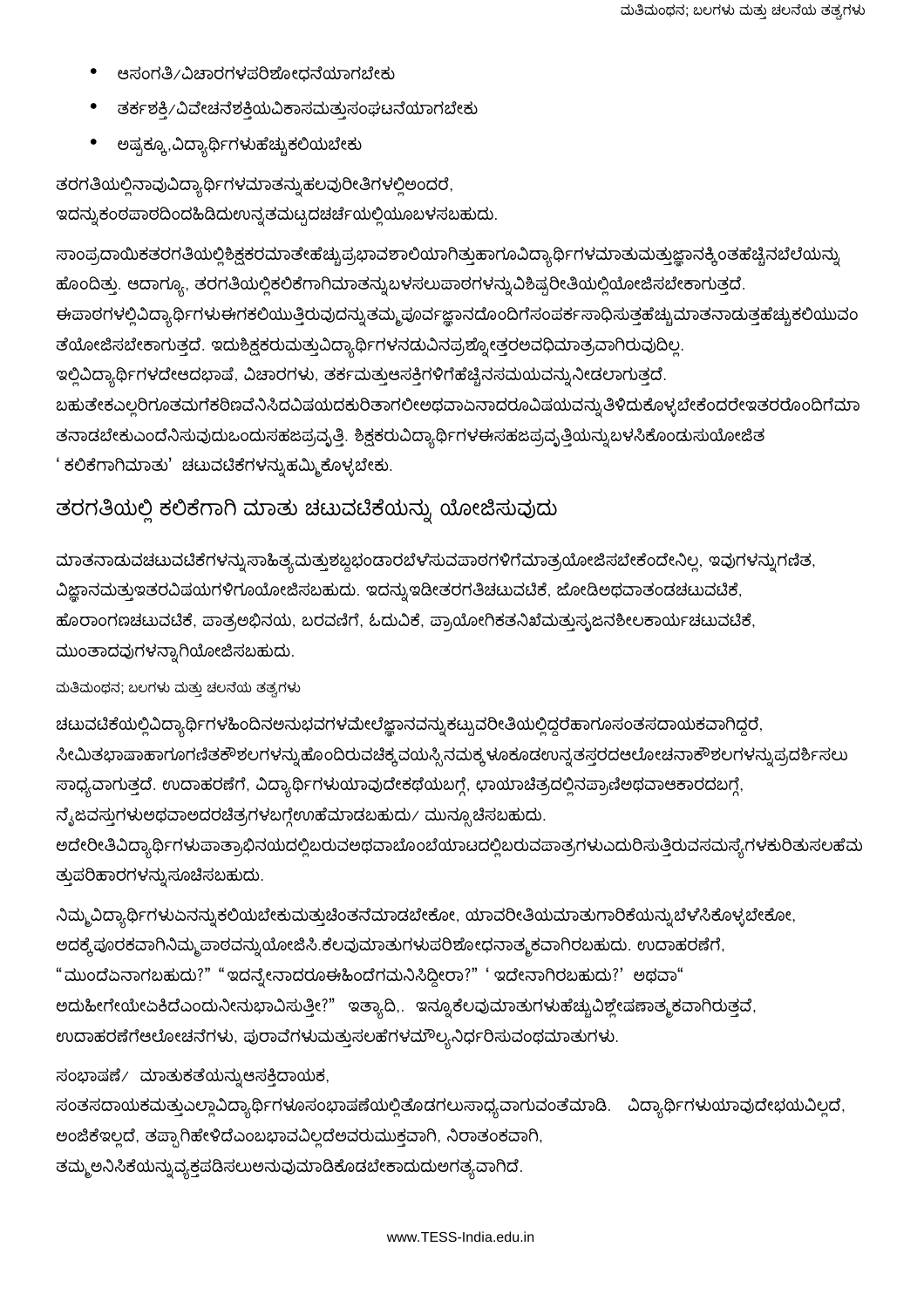ಮತಿಮಂಥನ; ಬಲಗಳು ಮತ್ತು ಚಲನೆಯ ತತ್ವಗಳು

#### ವಿದ್ಯಾರ್ಥಿಗಳ ಮಾತುಗಾರಿಕೆಯ ಮೇಲೆ (ಜ್ಞಾನ, ತಿಳುವಳಿಕೆ) ಕಟ್ಟುವುದು.

ಕಲಿಕೆಗಾಗಿಮಾತುಶಿಕ್ಷಕರಿಗೆಈಕೆಳಕಂಡವುಗಳಕುರಿತುಸದವಕಾಶವನ್ನುಒದಗಿಸಿಕೊಡುತ್ತದೆ.

- $\bullet$ ವಿದ್ಯಾರ್ಥಿಗಳುಏನನ್ನುಹೇಳುತ್ತಾರೋಅದನ್ನುಆಲಿಸುವುದು.
- ವಿದ್ಯಾರ್ಥಿಗಳಆಲೋಚನೆಗಳನ್ನುಪ್ರಶಂಶಿಸಿ, ಅವುಗಳಮೇಲೆಕಟ್ಟುವುದು.
- $\bullet$ ವಿದ್ಯಾರ್ಥಿಗಳಿಗೆಅವುಗಳನ್ನು ಇನ್ನೂ ಮುಂದಕ್ಕೆ ತೆಗೆದುಕೊಂಡುಹೋಗಲುಪ್ರೋತ್ಸಾಹಿಸುವುದು.

ವಿದ್ಯಾರ್ಥಿಗಳಎಲ್ಲಾಪ್ರತಿಕ್ರಿಯೆಗಳನ್ನುಬರೆಯಬೇಕುಅಥವಾಔಪಚಾರಿಕವಾಗಿಮೌಲ್ಯಾಂಕನಮಾಡಬೇಕೆಂದೇನಿಲ್ಲ, ಏಕೆಂದರೆ, ಮಾತುಕತೆಯಮೂಲಕಅನಿಸಿಕೆಗಳನ್ನುವಿದ್ಯಾರ್ಥಿಗಳಲ್ಲಿಬೆಳಸುವುದುಕಲಿಕೆಯಅಮೂಲ್ಯಭಾಗವಾಗುತ<mark>್ತ</mark>ದೆ. ನೀವುವಿದ್ಯಾರ್ಥಿಗಳಪೂರ್ವಅನುಭವಗಳನ್ನುಮತ್ತುಆಲೋಚನೆಗಳನ್ನುಎಷ್ಟುಸಾಧ್ಯವೋಅಷ್ಟುಉಪಯೋಗಿಸಿಅವರಕಲಿಕೆಪ್ರಸ್ತುತವಾಗಿದೆಎನ್ನುವ ಭಾವನೆಕೊಡಬೇಕು. ತರಗತಿಯಲ್ಲಿರಬೇಕಾದಅತ್ಯುತ್ತಮಮಾತುಪರಿಶೋಧನಾತ್ಮ್ರಕಮಾತು, ಅಂದರೆವಿದ್ಯಾರ್ಥಿಗಳುಒಬ್ಬರು-ಇನ್ನೊಬ್ಬರಆಲೋಚನೆಗಳನ್ನುಪರಿಶೋಧಿಸುತ್ತಾರೆಮತ್ತುಸವಾಲೊಡ್ಡುತ್ತಾರೆ. ಇದರಿಂದಅವರುತಮ್ಮಪ್ರತಿಕ್ರಿಯೆಗಳಕುರಿತುಆತ್ಮವಿಶ್ವಾಸಹೊಂದುತ್ತಾರೆ. ಗುಂಪುಗಳಲ್ಲಿಬೇರೆಬೇರೆವಿದ್ಯಾರ್ಥಿಗಳುನೀಡುವಉತ್ತರಗಳನ್ನುಸುಮ್ಮನೇಒಪ್ಪಿಕೊಳ್ಳಲುಪ್ರೋತ್ಸಾಹಿಸಬಾರದು. ಇಡೀತರಗತಿಸನ್ನಿವೇಶದಲ್ಲಿಆಕ್ಷೇಪಿಸುವ/ಪ್ರತಿಭಟಿಸುವ/ಒಪ್ಪದಿರುವಯೋಚನಾಕ್ರಮವನ್ನುರೂಪಿಸಲುನೀವುಪರಿಶೋಧನಾತ್ಮಕಪ್ರಶ್ನೆಗಳಾದ ' ಏಕೆ?' , ' ನೀನುಇದನ್ನುಹೇಗೆತೀರ್ಮಾನಿಸಿದಿ?' ಅಥವಾ ' ಈಪರಿಹಾರದಲ್ಲಿಏನಾದರೂಸಮಸ್ಯೆಗಳಿವೆಯೇ?' ಮುಂತಾದವುಗಳನ್ನುಕೇಳಬಹುದು. ಅದೇರೀತಿನೀವುಇಡೀತರಗತಿಯಲ್ಲಿನಡೆದಾಡುತ್ತ, ವಿವಿಧಗುಂಪುಗಳಮಾತುಗಳನ್ನುಆಲಿಸುತ್ತ, ಈರೀತಿಯಪ್ರಶ್ನೆಗಳನ್ನುಕೇಳುವಮೂಲಕಅವರಚೆಂತನೆಯನ್ನುವಿಸ್ತರಿಸಬಹುದು.

ನಿಮ್ಮವಿದ್ಯಾರ್ಥಿಗಳಮಾತು, ಹೊಂದಿರುವಅಭಿಪ್ರಾಯಗಳು, ಮತ್ತುಅನುಭವಗಳಿಗೆಬೆಲೆನೀಡಿಪ್ರಶಂಸಿದರೆಅವರುಪ್ರೋತ್ಸಾಹಿತರಾಗುತ್ತಾರೆ. ವಿದ್ಯಾರ್ಥಿಗಳುಮಾತನಾಡುವಾಗ, ಆಲಿಸುವಾಗ, ಪ್ರಶ್ನೆಕೇಳುವಾಗ, ಸಹಪಾಠಿಗಳಿಗೆತೂಂದರೆನೀಡದೇ, ಸಕ್ರಿಯವಾಗಿಭಾಗವಹಿಸಿದ್ದಾಗ, ಸೂಕ್ಷ್ಮವಾಗಿಅವರವರ್ತನೆಯನ್ನುಗಮನಿಸಿಶ್ಲಾಘಿಸಿ. ನಿಮ್ಮತರಗತಿಯಲ್ಲಿಶೋಷಿತ/ ಅವಕಾಶವಂಚಿತವರ್ಗದವಿದ್ಯಾರ್ಥಿಗಳುಇದ್ದರೆ, ಅವರುಹಿಂಜರಿಕೆಯಿಂದನಿರೀಕ್ಷಿತಕಲಿಕೆಯಿಂದವಂಚಿತರಾಗದಂತೆ, ಹಾಗೂಕಲಿಕೆಯಲ್ಲಿತೊಡಗಿಸಿಕೊಳ್ಳುವಂತೆಗಮನವಹಿಸಿ. ನಿಮಗೆಎಲ್ಲಾವಿದ್ಯಾರ್ಥಿಗಳುಸಕ್ರಿಯವಾಗಿಭಾಗವಹಿಸುವಂತಹಕಾರ್ಯಚಟುವಟಿಕೆಗಳನ್ನುರೂಪಿಸಲುಕೆಲಸಮಯತೆಗೆದುಕೊಳ್ಳಬಹುದು.

#### ವಿದ್ಯಾರ್ಥಿಗಳು ಸ್ವಯಂಪ್ರೇರಿತರಾಗಿ ಪ್ರಶ್ನೆ ಕೇಳುವುದನ್ನು ಪ್ರೋತ್ಸಾಹಿಸುವುದು

ನಿಮ್ಮತರಗತಿಯಲ್ಲಿಉತ್ತಮ, ಸವಾಲಿನ,

ಆಕ್ಷೇಪಿಸುವಪ್ರಶ್ನೆಗಳನ್ನುಕೇಳುವಹಾಗೂವಿದ್ಯಾರ್ಥಿಗಳಆಲೋಚನೆಗಳನ್ನುಗೌರವಿಸುವಹಾಗೂಪ್ರಶಂಶಿಸುವವಾತಾವರಣವನ್ನುಸೃಷ್ಟಿಸಿ. ವಿದ್ಯಾರ್ಥಿಗಳಿಗೆತಮ್ಮಪ್ರಶ್ನೆಗಳನ್ನುಹೇಗೆಸ್ವೀಕರಿಸಲಾಗುತ್ತದೆ,

ಅಥವಾಅವರಆಲೋಚನೆಗಳಿಗೆಬೆಲೆನೀಡಲಾಗುವುದಿಲ್ಲಎಂಬಹೆದರಿಕೆಇದ್ದರೆಅವರುಪ್ರಶ್ನೆಗಳನ್ನು ಕೇಳುವುದಿಲ್ಲ.

ವಿದ್ಯಾರ್ಥಿಗಳನ್ನುಪ್ರಶ್ನೆಗಳನ್ನುಕೇಳುವಂತೆಆಹ್ವಾನಿಸುವುದರಿಂದಅವರಿಗೆಕುತೂಹಲತೋರುವುದನ್ನುಪ್ರೋತ್ಸಾಹಿಸದಂತಾಗುತ್ತದೆ.

ಅವರನ್ನುತಮ್ಮಕಲಿಕೆಯಕುರಿತುಭಿನ್ನವಾಗಿಚಿಂತನೆಮಾಡಲುಹಚ್ಚುತ್ತದೆಹಾಗೂನಿಮಗೆಅವರದೃಷ್ಟಿಕೋನವನ್ನುತಿಳಿದುಕೊಳ್ಳಲುಸಹಾಯಮಾಡು ತ್ತದೆ.

ವಿದ್ಯಾರ್ಥಿಗಳುವಿಷಯತಿಳಿದುಕೊಳ್ಳಲುಅಥವಾಸ್ಪಷ್ಟೀಕರಣಪಡೆಯಲುಪ್ರಶ್ನೆಗಳನ್ನುಎತ್ತಲುಸಾಧ್ಯವಾಗುವಂತೆಜೋಡಿಕಾರ್ಯ, ಗುಂಪುಕಾರ್ಯಅಥವಾ 'ವಿದ್ಯಾರ್ಥಿಪ್ರಶ್ನೆಸಮಯ' ವನ್ನುಹಮ್ಮಿಕೊಳ್ಳಬಹುದು. ನೀವುಈಕೆಳಕಂಡಂತೆಮಾಡಬಹುದು.

ನಿಮ್ಮಪಾಠದಆಯ್ದವಿಭಾಗವನ್ನು "ನಿಮ್ಮಲ್ಲಿಪ್ರಶ್ನೆಗಳೇನಾದರೂಇದ್ದರೆಕ್ಶೆಎತ್ತಿ" ಎಂದುನಿಗದಿಪಡಿಸಬಹುದು.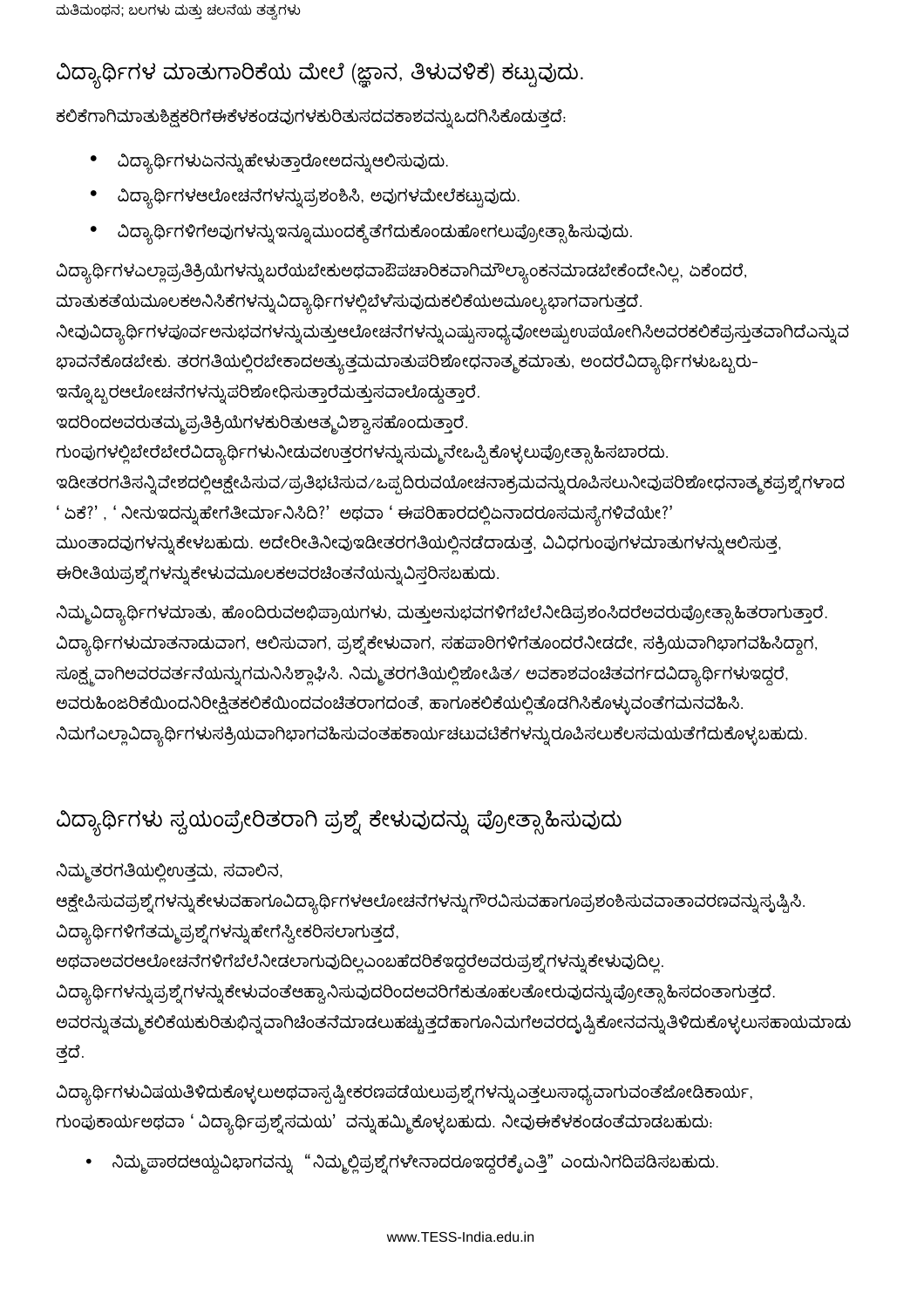- ಒಬ್ಬವಿದ್ಯಾರ್ಥಿ/ನಿಯನ್ನುಹಾಟ್ಸೀಟ್ (hot seat, ಟಿ.ವ್ಹಿ. ಕ್ವಿಝ್ಕಾರ್ಯಕ್ರಮದಲ್ಲಿರುವಂತೆ) ಮೇಲೆಕುಳ್ಳಿಸಿ, ಇತರವಿದ್ಯಾರ್ಥಿಗಳುಆವಿದ್ಯಾರ್ಥಿ/ನಿಗೆತಾವುಒಂದುಪಾತ್ರವೆಂಬಂತೆ (ಪ್ಯೆಥಾಗೋರಾಸ್, ಅಥವಾಮೀರಾಬಾಯಿ, ಮುಂ)
- "ನನಗೆಹೆಚ್ಚುಹೇಳಿ "ಎಂಬಆಟವನ್ನುಗುಂಪಿನಲ್ಲಿಯಾಗಲಿ, ಅಥವಾಜೋಡಿಯಲ್ಲಿನಿರ್ವಹಿಸುವಂತೆಮಾಡಿ.
- ಒಂದುಜಾಲದ (grid) ಮೂಲಕವಿದ್ಯಾರ್ಥಿಗಳಲ್ಲಿಯಾರು/ ಏನು/ ಎಲ್ಲಿ/ ಯಾವಾಗ/ ಏಕೆ/ ರೀತಿಯಪ್ರಶ್ನೆಗಳಮೂಲಕವಿಚಾರಿಸುವುದರಅಭ್ಯಾಸಮಾಡಿಸಿ.
- ವಿದ್ಯಾರ್ಥಿಗಳಿಗೆಕೆಲವುದತ್ತಾಂಶಗಳನ್ನುನೀಡಿ (ವಿಶ್ವಬ್ಯಾಂಕಿನಮೂಲಕದೊರೆಯುವದತ್ತಾಂಶ, ಉದಾಹರಣೆಗೆ-ಪೂರ್ಣಕಾಲಿಕಶಿಕ್ಷಣಪಡೆಯುತ್ತಿರುವಮಕ್ಕಳಶೇಕಡಾವಾರುಪ್ರಮಾಣ, ಶಿಕ್ಷಣಪಡೆಯುತ್ತಿರುವಗಂಡುಮಕ್ಕಳಮತ್ತುಹೆಣ್ಣುಮಕ್ಕಳನಡುವಿನಅನುಪಾತ.) ಅವರಿಗೆಈದತ್ತಾಂಶಕ್ಕೆ ಸಂಬಧಿಸಿದಂತೆಪ್ರಶ್ನೆ ಕೇಳುವಂತೆಮಾಡಿ.
- ವಿದ್ಯಾರ್ಥಿಗಳುಆಯಾವಾರದಲ್ಲಿಕೇಳುವಪ್ರಶ್ನೆಗಳನ್ನುಗೋಡೆಯಲ್ಲಿಪಟ್ಟಿಮಾಡಿ ' ಪ್ರಶ್ನೆಗೋಡೆ' ಯನ್ನುವಿನ್ಯಾಸಗೊಳಿಸಿ.

ವಿದ್ಯಾರ್ಥಿಗಳಿಗೆಪ್ರಶ್ನೆಗಳನ್ನುಕೇಳಲುಮತ್ತುಉತ್ತರಿಸಲುಮುಕ್ತವಾತಾವರಣನಿರ್ಮಾನವಾದಾಗಅವರಆಸಕ್ತಿಹಾಗೂಚಿಂತನೆಯಮಟ್ಟಗಳನ್ನುನೋ ಡಿನಿಮಗೆಸಂತಸದಆಶ್ಚರ್ಯಉಂಟಾಗಬಹುದು.

ವಿದ್ಯಾರ್ಥಿಗಳುಹೆಚ್ಚುಸ್ಪಷ್ಟವಾಗಿಮತ್ತುನಿಖರವಾಗಿಸಂವಹಿಸಲುಕಲಿತನಂತರಅವರುತಮ್ಮಮೌಖಿಕಮತ್ತುಲಿಖಿತಶಬ್ಬಭಂಡಾರವನ್ನುಹೆಚ್ಚಿಸಿಕೊಳ್ಳು ವುರಲ್ಲದೇ, ಹೊಸಜ್ಞಾನಮತ್ತುಕೌಶಲಗಳನ್ನೂಬೆಳಸಿಕೊಳ್ಳುವರು.

### ಸಮಪನ್ಮೂಲ 2: ಬಲ ಮತ್ತು ಚಲನೆಯನ್ನು ಮತಿಮಂಥನ ಗೊಳಿಸಲು ಕೆಲವು ಸುಳುಹುಗಳು

| ಟೇಬಲ್ R2.1 'ಬಲ ಮತು ಚಲನೆ' ಕುರಿತು ಮತಿಮಂಥನಗೊಳಿಸುವುದು |  |
|---------------------------------------------------|--|
|---------------------------------------------------|--|

| Learning outcome<br>ಕಲಿಕಾ ಫಲಿತ                                                                | Prompt<br>ಸುಳುಹು | Comment<br>ಟಿಪ್ಪಣೆ                                                                                             |
|-----------------------------------------------------------------------------------------------|------------------|----------------------------------------------------------------------------------------------------------------|
| ಬಲ ಮತ್ತು ಚಲನೆಯ<br>ಕುರಿತು ನಿಮ್ಮ<br>ವಿದ್ಯಾರ್ಥಿಗಳು ಏನ್ನು<br>ತಿಳಿದಿದ್ದಾರೆ ಎಂಬುದನ್ನು<br>ಅರಿಯುವುದು. | 'ಬಲ ಮತ್ತು ಚಲನೆ'  | ಪ್ರಾಥಮಿಕ ಶಾಲೆಯಲ್ಲಿ ನಿಮ್ಮ ವಿದ್ಯಾರ್ಥಿಗಳು<br>ಏನನ್ನು ಕಲಿತಿದ್ದಾರೆ ಎಂಬುದರ ಕುರಿತು<br>ಆಲೋಚಿಸಲು ಪ್ರೋತ್ಸಾಹಿಸಿ            |
|                                                                                               |                  | ಇದು ನಿಜವಾಗಿ ಅವರ ಕಲ್ಪನೆ ಸಾಮರ್ಥ್ಯವನ್ನು<br>ಪರೀಕ್ಷಿಸುತ್ತದೆ ಮತ್ತು ಘರ್ಷಣೆಯ ಪರಿಣಾಮಗಳ<br>ಕುರಿತು ಆಲೋಚಿಸಲು ತೊಡಗಿಸುತ್ತದೆ. |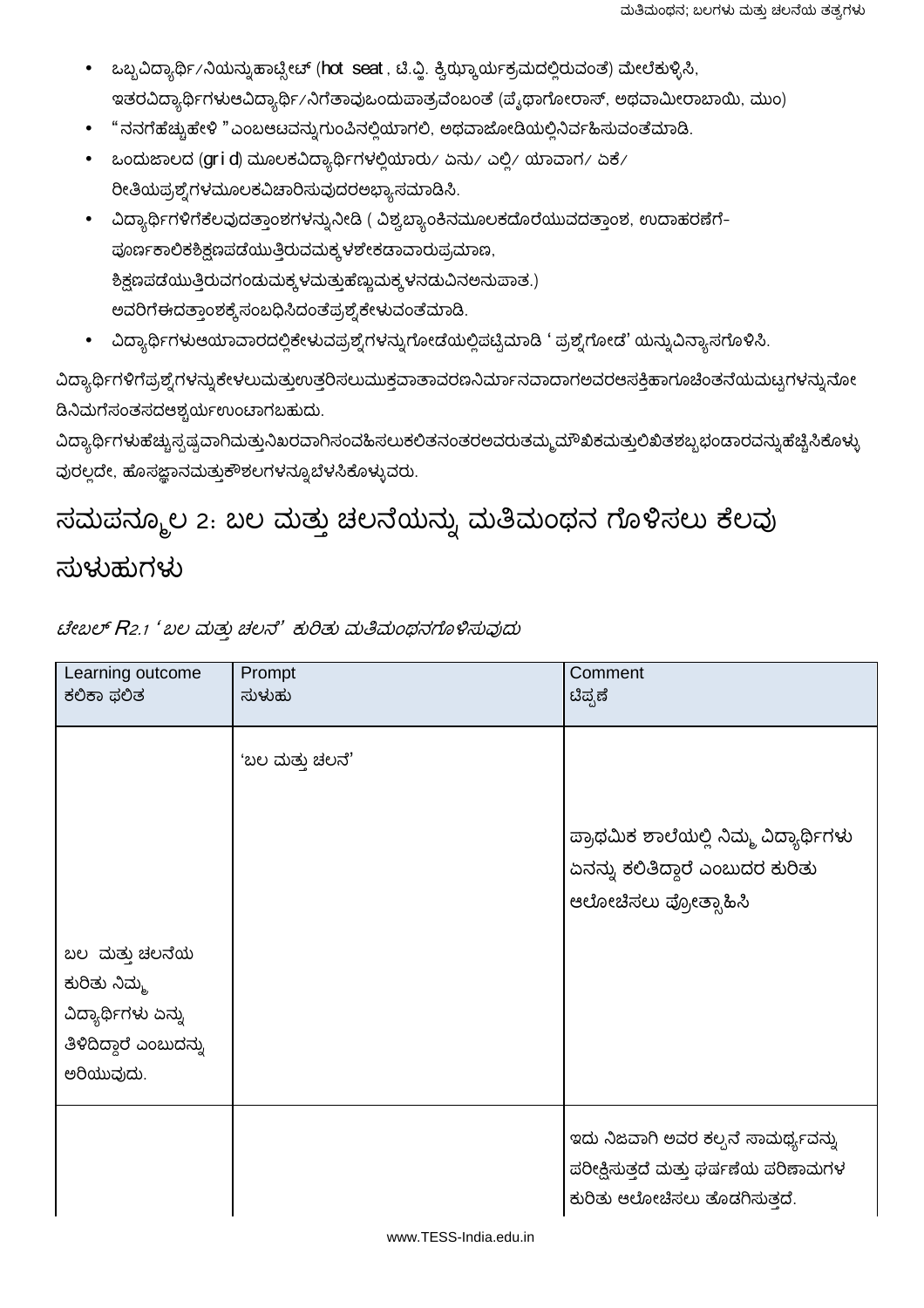|                                                                    | ' ಘರ್ಷಣೆ ಇಲ್ಲದಿದ್ದರೆ ಜಗತ್ತು ಯಾವ ರೀತಿ ಇರುತ್ತಿತ್ತು?'                                                       |                                                                                                                                                                                                                                                                                                       |
|--------------------------------------------------------------------|----------------------------------------------------------------------------------------------------------|-------------------------------------------------------------------------------------------------------------------------------------------------------------------------------------------------------------------------------------------------------------------------------------------------------|
| ಒಂದು ವಿಷಯ/ಸಮಸ್ಯೆಯ<br>ಕುರಿತು ಆಳವಾಗಿ<br>ಚಿಂತನೆಮಾಡುವುದು               |                                                                                                          |                                                                                                                                                                                                                                                                                                       |
|                                                                    | ' ಉರುಳುತ್ತಿರುವ ಒಂದು ಚೆಂಡನ್ನು ಕಲ್ಪಿಸಿಕೊಳ್ಳಿ.<br>ಅದನ್ನು ನಿಲ್ಲಿಸಲು ಇರಬಹುದಾದ ಎಲ್ಲ ವಿಧಾನಗಳ ಬಗ್ಗೆ<br>ಆಲೋಚಿಸಿ.' |                                                                                                                                                                                                                                                                                                       |
|                                                                    |                                                                                                          | ಇದು ವಿದ್ಯಾರ್ಥಿಗಳಿಗೆ ವಸ್ತುಗಳನ್ನು ಚಲಿಸುವಂತೆ<br>ಮಾಡಲು ಮತ್ತೆ ನಿಲ್ಲುವಂತೆ ಮಾಡಲು ಬಲವು<br>ಅವಶ್ಯಕ ಎನ್ನುವುದನ್ನು ತಿಳಿಯುವಂತೆ ಮಾಡುತ್ತದೆ.                                                                                                                                                                           |
|                                                                    | "ಶಕ್ತಿ"                                                                                                  |                                                                                                                                                                                                                                                                                                       |
| ವಿವಿಧ ವಿಷಯಗಳು ಮತ್ತು<br>ವಿವಿಧ ಶೀರ್ಷಿಕೆಗಳ ನಡುವೆ<br>ಸಂಬಂಧ ಕಲ್ಪಿಸುವುದು |                                                                                                          |                                                                                                                                                                                                                                                                                                       |
|                                                                    |                                                                                                          | ವಿದ್ಯಾರ್ಥಿಗಳು "ಶಕ್ತಿ' ಶಬ್ದದ ಕುರಿತು ವಿವಿಧ<br>ಸಂದರ್ಭಗಳಲ್ಲಿ ಪರಿಚಯ ಪಡೆದಿರುತ್ತಾರೆ.<br>ಇದು ಅವರು ಭೌತಶಾಸ್ತ್ರದಲ್ಲಿ(ಶಕ್ತಿಯ ವರ್ಗಾವಣೆ),<br>ರಸಾಯನಶಾಸ್ತ್ರದಲ್ಲಿ(ಶಕ್ತಿಯನ್ನು ಹೇಗೆ<br>ಉತ್ಪಾದಿಸುವುದು) ಮತ್ತು ಜೀವಶಾಸ್ತ್ರ(ಜೀವಿಗಳು<br>ಶಕ್ತಿಯನ್ನು ಹೇಗೆ ಪಡೆದುಕೊಳ್ಳುತ್ತವೆ) ಎಂಬುದನ್ನು<br>ಸಮ್ಮಿಳಿಸಿ ಸಂಬಂಧಕಲ್ಪಿಸಲು ಸಹಾಯ ಮಾಡುತ್ತದೆ. |
|                                                                    | ' ಇಂದು ನೀನು ಯಾವಯಾವ ' ಸನ್ನೆ' ಗಳನ್ನು<br>ಬಳಸಿರುವಿ?'                                                         |                                                                                                                                                                                                                                                                                                       |
| ವಿಜ್ಞಾನದನ್ನು ನಿತ್ಯಜೀದನಕ್ಕೆ<br>ಸಂಬಂಧಿಸುವುದು                         | 'ನಿತ್ಯ ಜೀವನದಲ್ಲಿ ಬಲಗಳು ನಮಗೆ ಯಾವ ರೀತಿ<br>ಸಹಾಯ ಮಾಡುತ್ತವೆ?'                                                 |                                                                                                                                                                                                                                                                                                       |